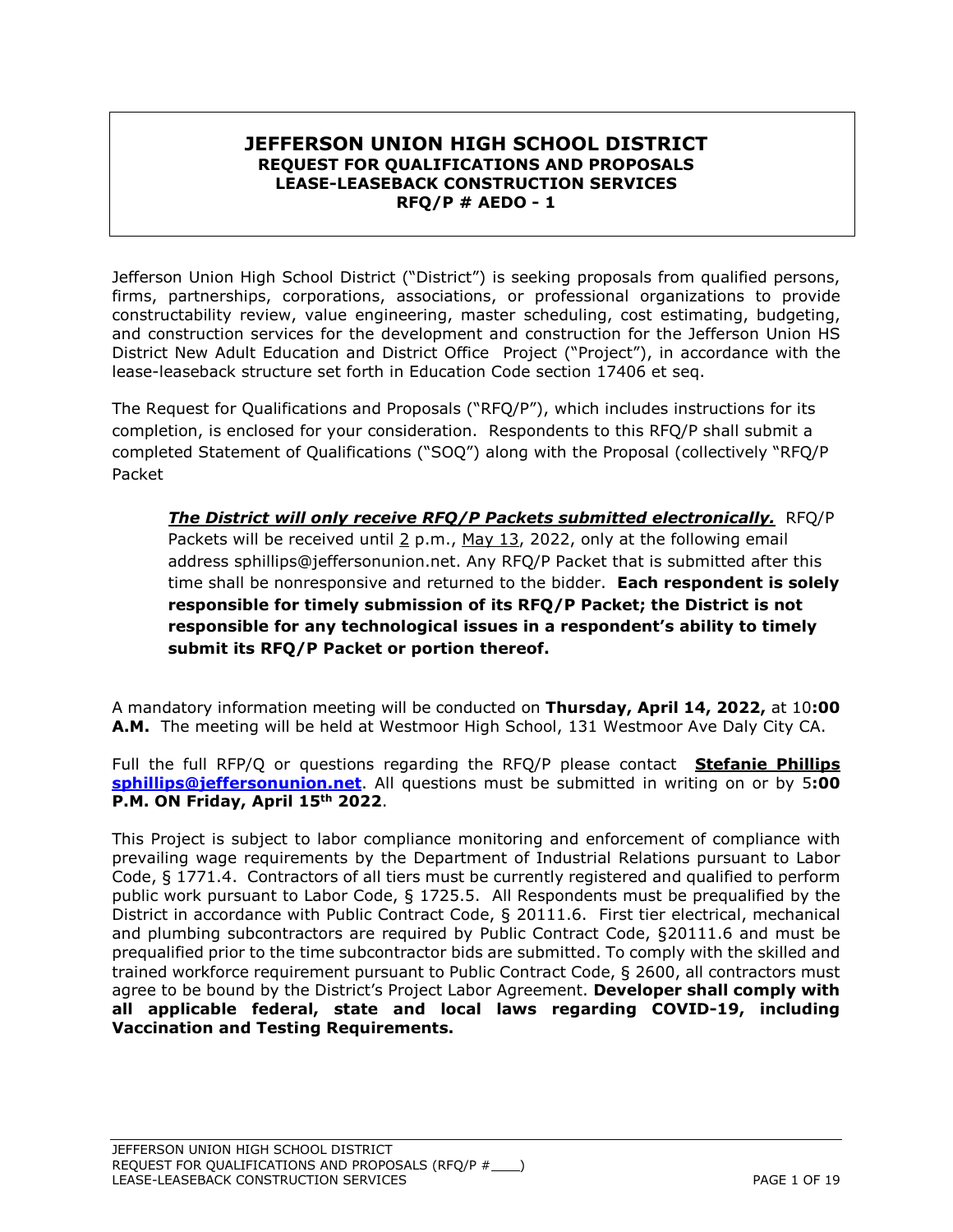### **RFQ/P SCHEDULE SUMMARY**

| <b>April 4, 2022</b>        | Release and advertisement of RFQ/P #AEDO-1.                                                                                     |
|-----------------------------|---------------------------------------------------------------------------------------------------------------------------------|
| <b>April 4, 2022</b>        | <b>RFQ/P</b> packages available for distribution.                                                                               |
| April 14, 2022 at 10 A.M    | <b>Mandatory Informational Meeting.</b>                                                                                         |
| April 15, 2022 at 5 P.M.    | Last day to receive written questions from<br><b>Respondents.</b>                                                               |
| April 22, 2022 at 5 P.M.    | Pre-Qualification applications are due and last day<br>for the District to issue addenda to answer<br>questions/clarifications. |
| May 6, 2022 at 5 P.M.       | <b>Pre-Qualification lists will be posted.</b>                                                                                  |
| May 13, 2022 at 2 P.M.      | Deadline for submissions in response to RFQ/P<br>#AEDO-1.                                                                       |
| May 20, 2022 at 5 P.M.      | <b>Release of shortlist qualified Respondents and</b><br>interview notifications.                                               |
| <b>Week of May 31, 2022</b> | <b>Interviews of qualified Respondents.</b>                                                                                     |
| Week of June 6, 2022        | Notice to selected developer to commence contract<br>negotiation.                                                               |

The District reserves the right to change the dates on the schedule without prior notice.

[REMAINDER OF PAGE INTENTIONALLY BLANK]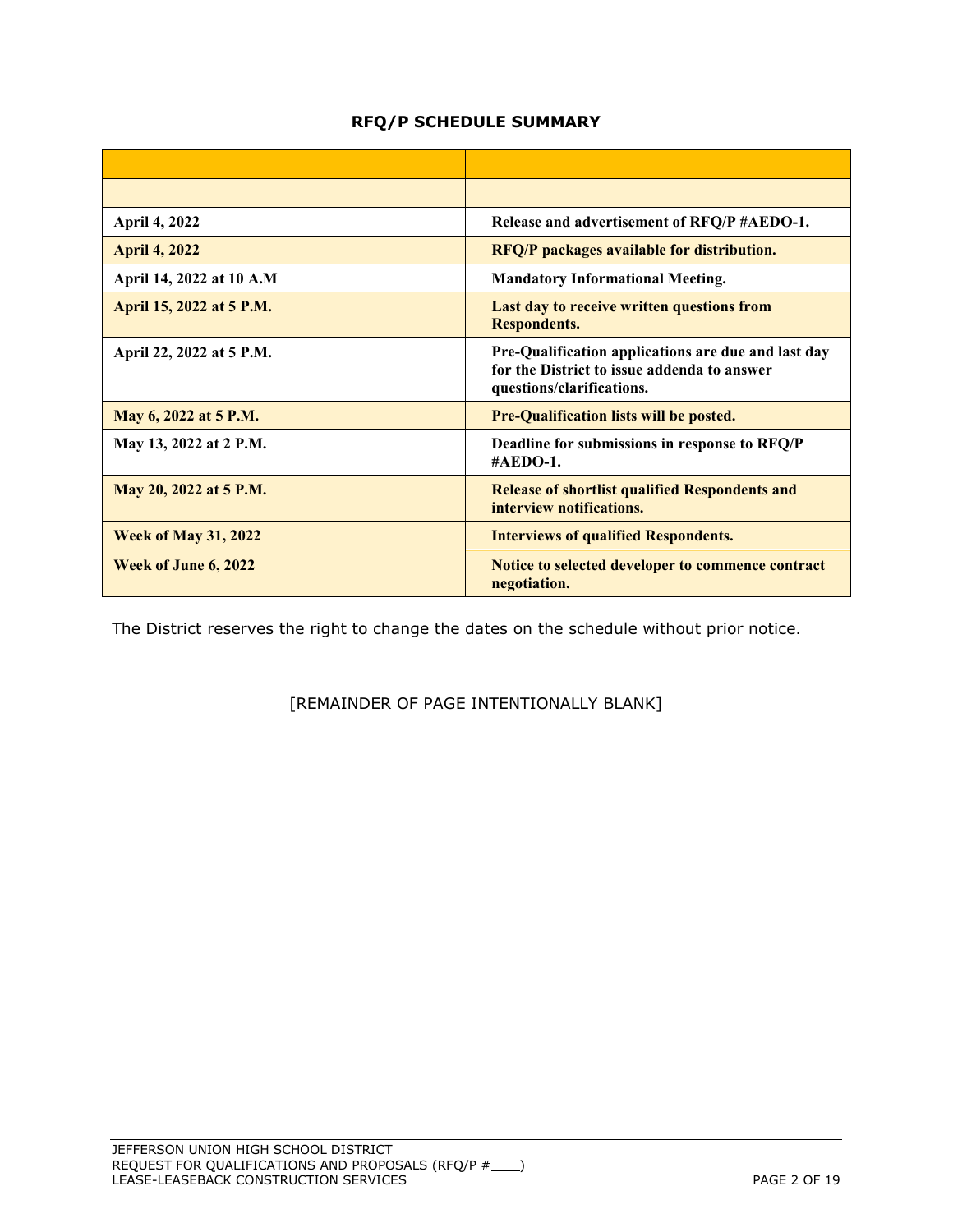### **JEFFERSON UNION HIGH SCHOOL DISTRICT REQUEST FOR QUALIFICATIONS AND PROPOSALS LEASE-LEASEBACK CONSTRUCTION SERVICES**

## **I. INTRODUCTION**

Jefferson Union High School District ("District") is a California public high school district.

This Request for Qualifications and Proposals ("RFQ/P") defines the services sought from Respondents and generally outlines the Project requirements. Respondents to this RFQ/P shall submit a completed Statement of Qualifications ("SOQ") along with the Proposal (collectively "RFQ/P Packet").

### **I. PROJECT DESCRIPTON AND SCOPE OF SERVICES**

#### **A. General**

The purpose of this RFQ/P is to select a qualified person, firm, partnership, corporation, association, or professional organization to provide constructability review, value engineering, master scheduling, cost estimating, budgeting, and construction services for the development and construction for the [Name of] Project ("Project"), in accordance with the lease-leaseback structure set forth in Education Code section 17406 et seq. Selected developer shall have experience with the construction of public school facilities and complying with the requirements of the Office of Public School Construction ("OPSC"), the Division of the State Architect ("DSA"), and Title 24 of the California Code of Regulations.

To submit a proposal, Respondents must be properly licensed by the California Contractors State License Board and registered with the Department of Industrial Relations ("DIR") as required by law. Only Respondents who have been prequalified by the District in accordance with Public Contract Code section 20111.6 are eligible to respond to this RFQ/P.

The selected developer will be required to comply with the prevailing wage requirements, the skilled and trained workforce requirements, and the District's bonding and insurance requirements. The selected developer and its subcontractors must agree to be bound by the District's Project Labor Agreement. The selected developer shall be required to work cooperatively with District staff, the Governing Board, all other technical consultants, the architect, the project inspector, and any program and/or construction manager, if any, retained by the District for the Project, citizens' oversight committee, other District committees, and the community at large to deliver a timely and professional completion of the Project. The selected developer and its subcontractors shall comply with all applicable federal, state and local laws regarding COVID-19, including **Vaccination and Testing Requirements**.

The Project is further defined in the attached **APPENDIX A**, along with the District's construction budget and schedule for the Project. Respondents' Proposal shall include Respondent's proposed fees and costs to perform the Project if the Respondent is awarded the contract.

The District intends to select one Respondent that best meet the District's needs to perform the Project. The criteria on which the District makes its determination will be based on the District's adopted best value methodology and criteria provided in this RFQ/P.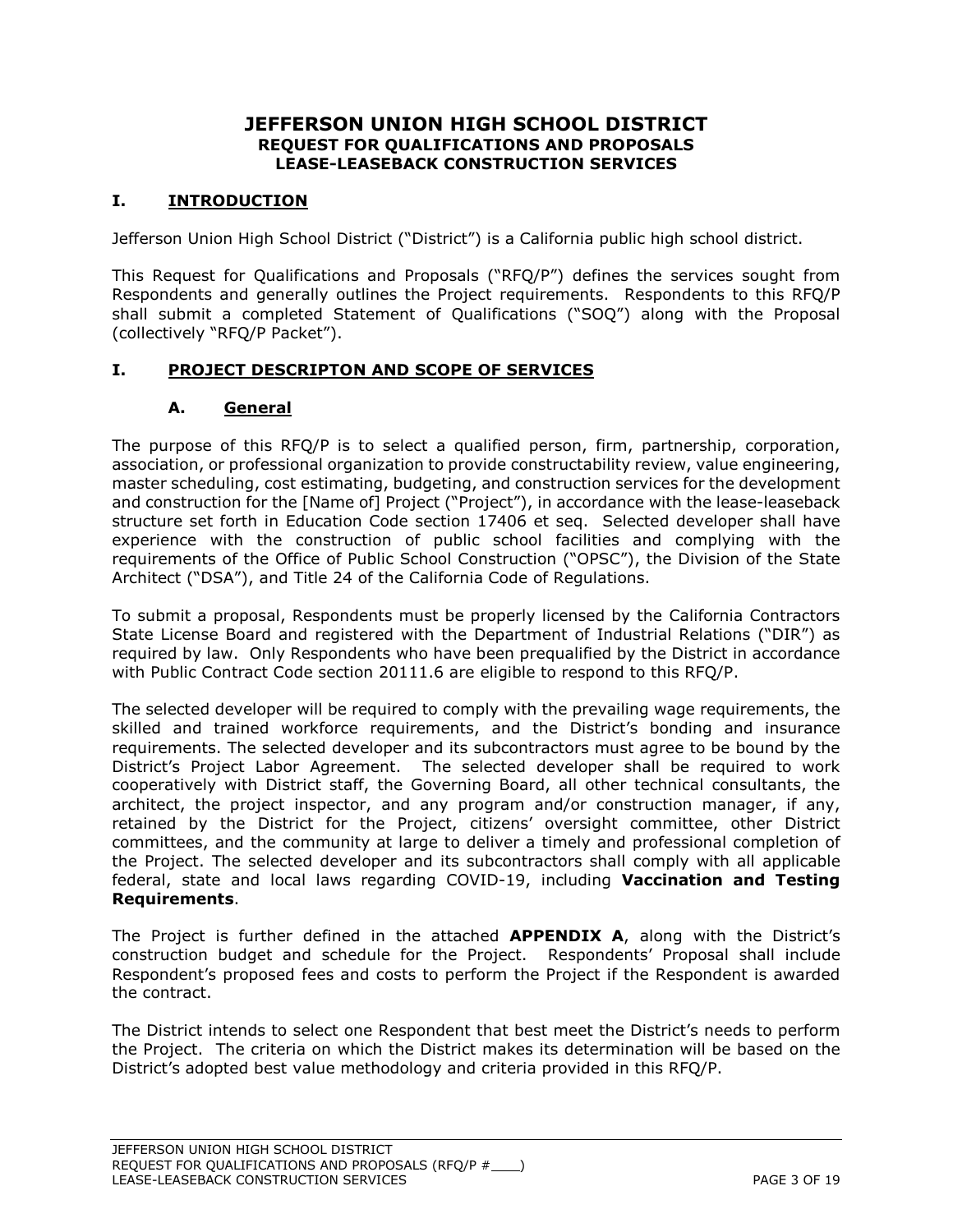### **B. Scope of Work**

Although the final scope of work will be negotiated in the executed Agreement (defined below at subparagraph F), the selected developer shall be responsible for performing the following scope of work, at a minimum:

Preconstruction Services:

- 1. Review design and support documentation for content, constructability, completeness, scheduling, clarity, consistency, and coordination.
- 2. Undertake value-engineering analysis and prepare reports with recommendations to District and Architect of Record to maintain established program budget and specifications.
- 3. Expedite design reviews, including modifications, if any, based on value analysis.
- 4. Provide a proposed Guaranteed Maximum Price ("GMP") for the construction of the project with identified subcontractor bids and self-performed work.

Construction Services:

- 1. Construction of the Project.
- 2. Coordination of record drawings and specifications.
- 3. Compilation of operations and maintenance manuals, warranties/guarantees, and certificates.
- 4. Obtaining all permits (to be paid for by owner), coordinating testing, documentation, and governmental inspections and approvals.
- 5. Preparation of accounting and closeout reports and occupancy plan reports.
- 6. Other responsibilities as necessary for the completion of the program.

#### **C. Lease-Leaseback Structure**

The Project will be funded from various sources, and any agreement reached will conform to the statutory framework for the lease-leaseback delivery method pursuant to Education Code section 17406, et seq. Financing for a portion of the construction of the Project will be included in the Agreement attached to this RFQ/P as **APPENDIX B**. During construction, the District shall pay tenant improvement payments. Once the Project is complete, the developer shall lease the completed facilities back to the District for a pre-determined monthly lease payment amount. However, the District intends that the lease will include an early termination payment option for the District.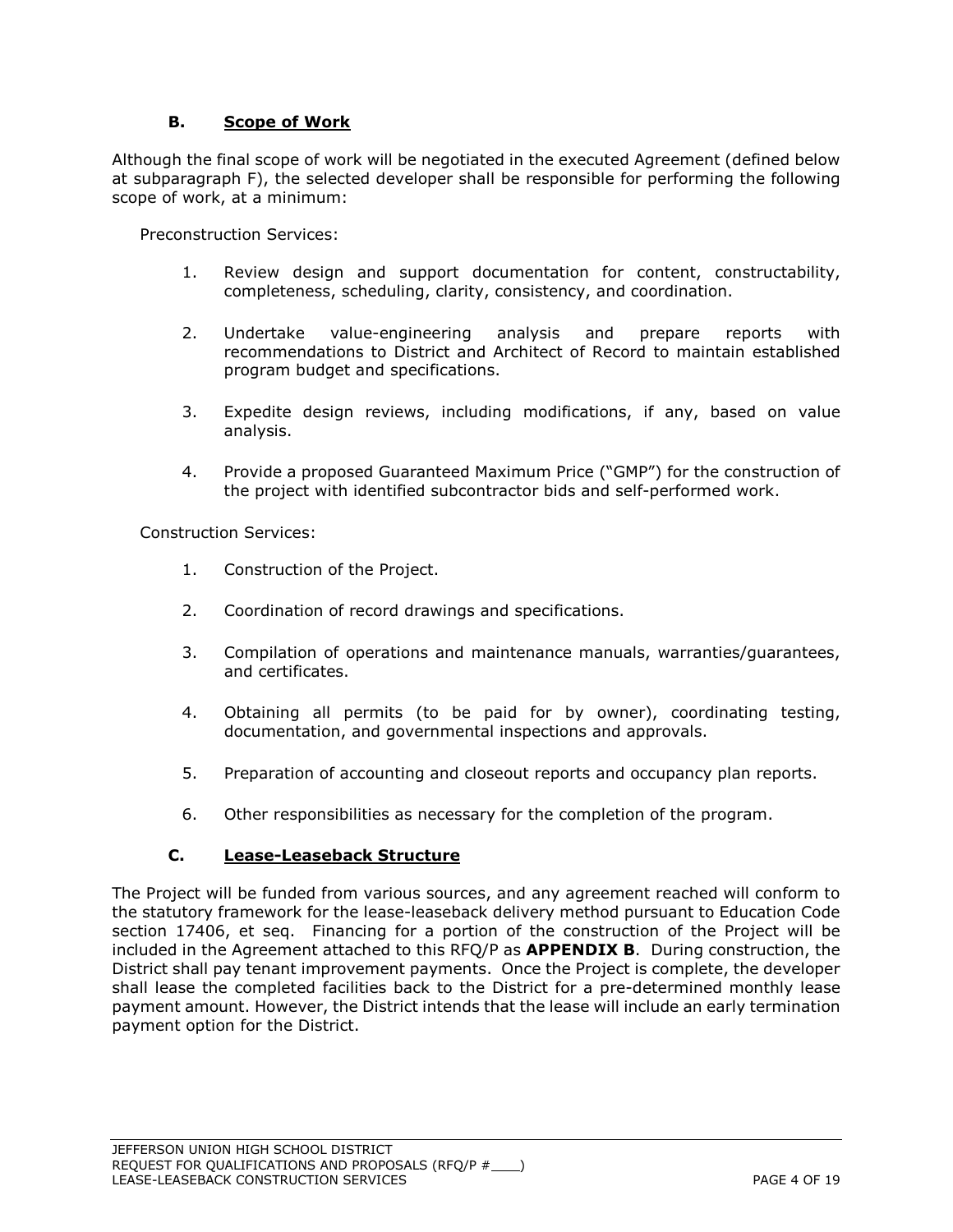## **D. District Project Management Description**

District's Governing Board will be responsible for making final decisions, but the Director of Bond Projects/ Construction will be responsible for day-to-day decisions and will be the primary point of contact between the selected developer and the District.

## **E. Prequalification of Designated Subcontractors**

If used, contractors holding C-4, C-7, C-10, C-16, C-20, C-34, C-36, C-38, C-42, C-43, and/or C-46 licenses (collectively, "MEP subcontractors") shall be prequalified by the District to perform construction work as a first tier subcontractor on the Project pursuant to Public Contract Code section 20111.6.

## **F. Registration of Respondent and All Tiers of Subcontractors**

The selected developer(s) shall not allow any employee or subcontractor to commence work on any contract or any subcontract until the proof of registration with the Department of Industrial Relations required of the developer or subcontractor has been provided to and accepted by the District.

## **G. Form of Agreement**

Selected developer must be able to execute the District's standard form of Site Lease and Facilities Lease ("Agreement") is attached to this RFQ/P as **APPENDIX B**. After the plans and specifications have been approved by DSA, the Facilities Lease will be amended to include the agreed upon Guaranteed Maximum Price.

## **H. Indemnity**

Respondents to this RFQ/P must acknowledge that they have reviewed the District's indemnity provision set forth in the Facilities Lease (**APPENDIX B**) and must agree to the indemnity provision and confirm in writing that, if given the opportunity to contract with the District, the Respondent has no substantive objections to the use of the District's standard indemnity provision.

[REMAINDER OF PAGE IS INTENTIONALLY LEFT BLANK]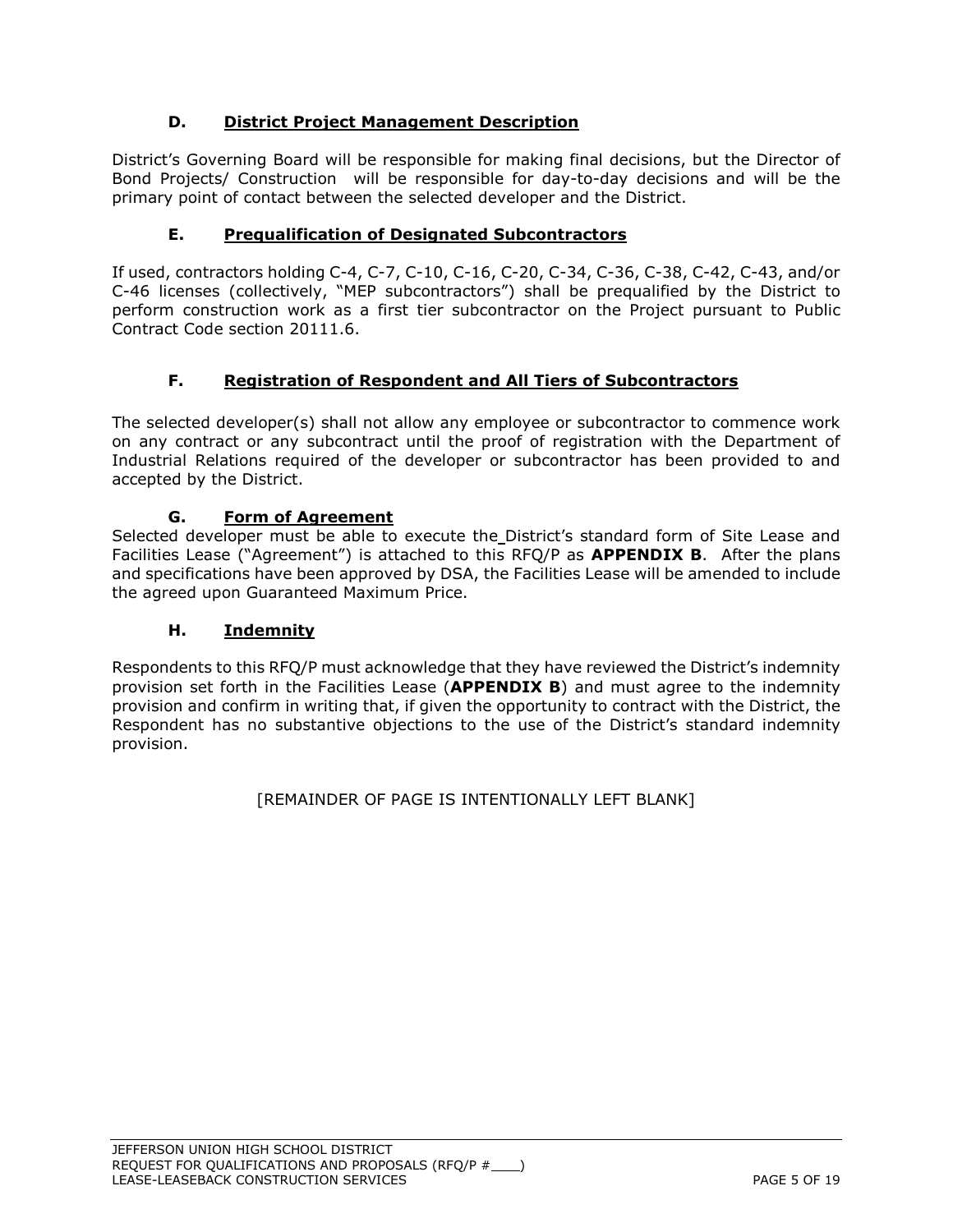## **I. Insurance**

The District requires at least the following insurance coverage from the selected developer:

| <b>Commercial General</b><br>Liability | Product Liability and<br>Completed Operations,<br>Fire Damage Liability - | Developer: \$5,000,000 per<br>occurrence; \$10,000,000<br>annual aggregate                     |  |  |
|----------------------------------------|---------------------------------------------------------------------------|------------------------------------------------------------------------------------------------|--|--|
|                                        | Split Limit                                                               | Subcontractors (over 10%):<br>\$2,000,000 per occurrence;<br>\$4,000,000 annual aggregate      |  |  |
| Excess Liability                       |                                                                           | Developer: \$25,000,000 per<br>occurrence; \$25,000,000<br>annual aggregate                    |  |  |
|                                        |                                                                           | Subcontractors (over 10%):<br>\$10,000,000 per occurrence;<br>\$10,000,000 annual<br>aggregate |  |  |
| Automobile Liability -<br>Any Auto     | Combined Single Limit                                                     | \$3,000,000 (limits may be<br>met with Excess Liability<br>Policy required herein)             |  |  |
| Workers' Compensation                  |                                                                           | Statutory limits pursuant to<br>State law                                                      |  |  |
| Employer's Liability                   |                                                                           | \$1,000,000                                                                                    |  |  |
| Builder's Risk                         |                                                                           | <b>Replacement Cost</b>                                                                        |  |  |
| Pollution Liability                    |                                                                           | \$2,000,000 per occurrence;<br>\$2,000,000 annual aggregate                                    |  |  |

Selected developer shall provide to the District certificate(s) of insurance and endorsements satisfactory to the District. Insurance policy(ies) shall not be amended or modified and coverage amounts shall not be reduced without thirty (30) days' written notice to District prior to modification and/or cancellation. For Commercial General Liability and Automobile Liability, District shall be named as an additional insured on all policies. Selected developer's policy(ies) shall be primary; any insurance carried by the District shall only be secondary and supplemental. Selected developer shall not allow any employee or subcontractor to commence work on any contract or any subcontract until the proof of insurance required of the developer or subcontractor has been provided to and accepted by the District.

#### **J. Designation of Certain Products as the Only Acceptable Materials, Products, or Things for the Project**

- 1. Fire Alarm System: Notifier
- 2. Lighting Control: Lutron
- 3. Network Control: Lutron Quantum
- 4. EMS: Johnson Controls Metasys
- 5. Door Locks, Latches & Cylinders: Schlage -primus
- 6. Door Exit Devices: Von Duprin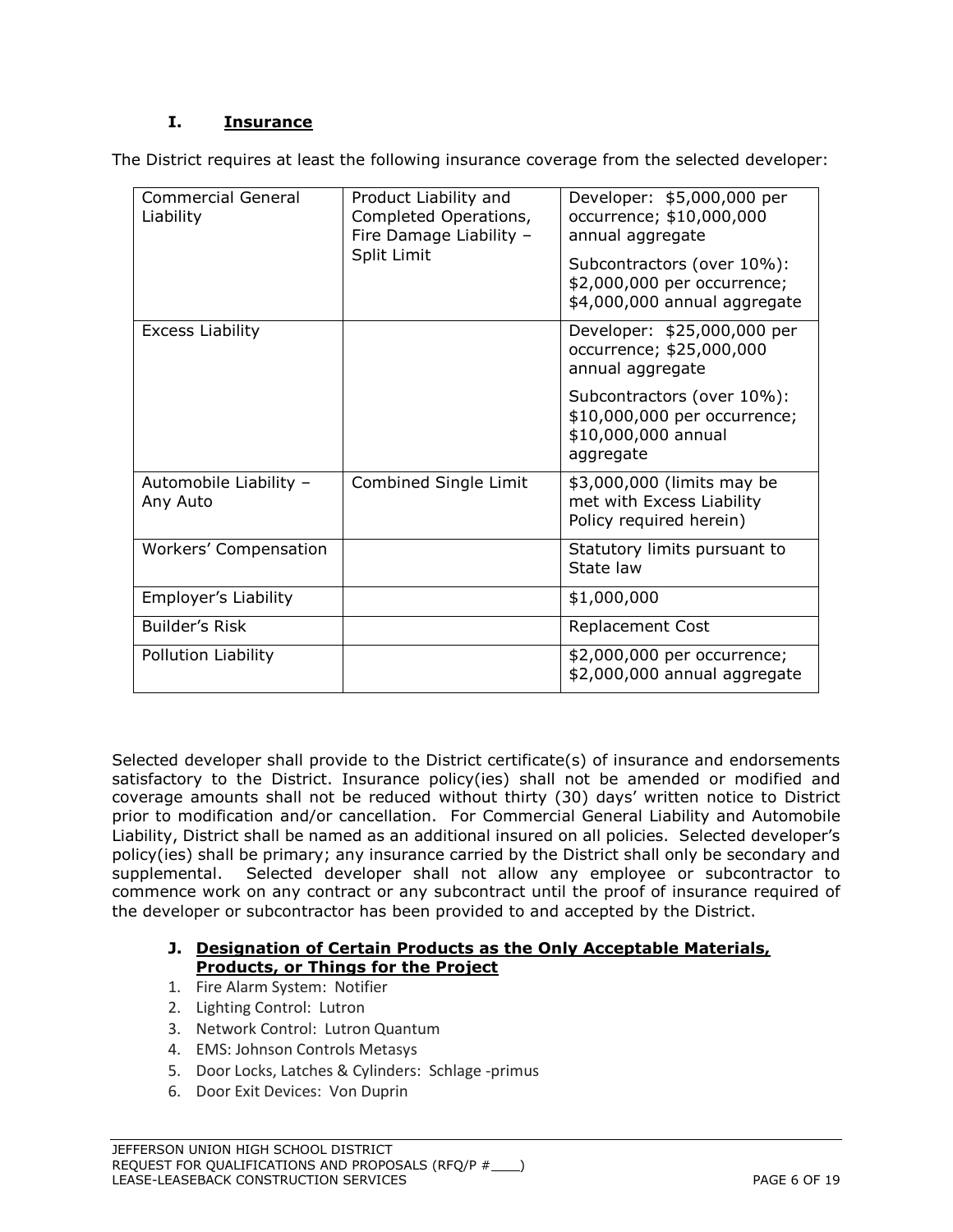- 7. Security Cameras Genetec
- 8. Window Roller Shades Mecho
- 9. Projectors Epson
- 10. Door Closers: LCN

### **II. FULL OPPORTUNITY**

The District hereby affirmatively ensures that all Respondents, including without limitation Disadvantaged Business Enterprises ("DBE"), Small Local Business Enterprise ("SLBE"), Small Emerging Local Business Enterprise ("SELBE") and Disabled Veterans Business Enterprise ("DVBE") firms, shall be afforded full opportunity to submit qualifications in response to this RFQ/P and will not be discriminated against on the basis of race, color, national origin, ancestry, disability, gender, transgender status, political affiliation, or religion in any consideration leading to the award of contract.

### **III. LIMITATIONS**

This RFQ/P is neither a formal request for bids, nor an offer by the District to contract with any party responding to this RFQ/P. The District reserves the right to add additional prequalified Respondents for consideration after distribution of this RFQ/P if it is found to be in the best interest of the District. All decisions concerning selection of the developer will be made in the best interests of the District. The awarding of the contract pursuant to this RFQ/P, if at all, is at the sole discretion of the District.

The District makes no representation that participation in the RFQ/P process will lead to an award of contract or any consideration whatsoever. The District shall in no event be responsible for the cost of preparing any RFQ/P Packet in response to this RFQ/P.

RFQ/P Packets and any other supporting materials submitted to the District in response to this RFQ/P will not be returned and will become the property of the District unless portions of the materials are designated as proprietary at the time of submittal, and are specifically requested to be returned. Vague designations and/or blanket statements regarding entire pages or documents are insufficient and will not bind the District to protect the designated matter from disclosure. Pursuant to *Michaelis, Montanari, & Johnson v. Superior Court* (2006) 38 Cal.4th 1065, RFQ/P Packets shall be held confidential by the District and shall not be subject to disclosure under the California Public Records Act until after either: (1) the District and the successful Respondent have completed negotiations and entered into an Agreement, or (2) the District has rejected all Proposals. Furthermore, the District will have no liability to the Respondent or other party as a result of any public disclosure of any RFQ/P Packet.

### **IV. RESTRICTIONS ON LOBBYING AND CONTACTS**

From the period beginning on the date of the issuance of this RFQ/P and ending on the date of the award of the contract, no person, or entity submitting in response to this RFQ/P, nor any officer, employee, representative, agent, or consultant representing such a person or entity shall contact through any means or engage in any discussion regarding this RFQ/P, the evaluation or selection process/or the award of the contract with any member of the District, Governing Board, selection members, or any member of the Citizens' Oversight Committee. Any such contact shall be grounds for the disqualification of the Respondent submitting a RFQ/P Packet.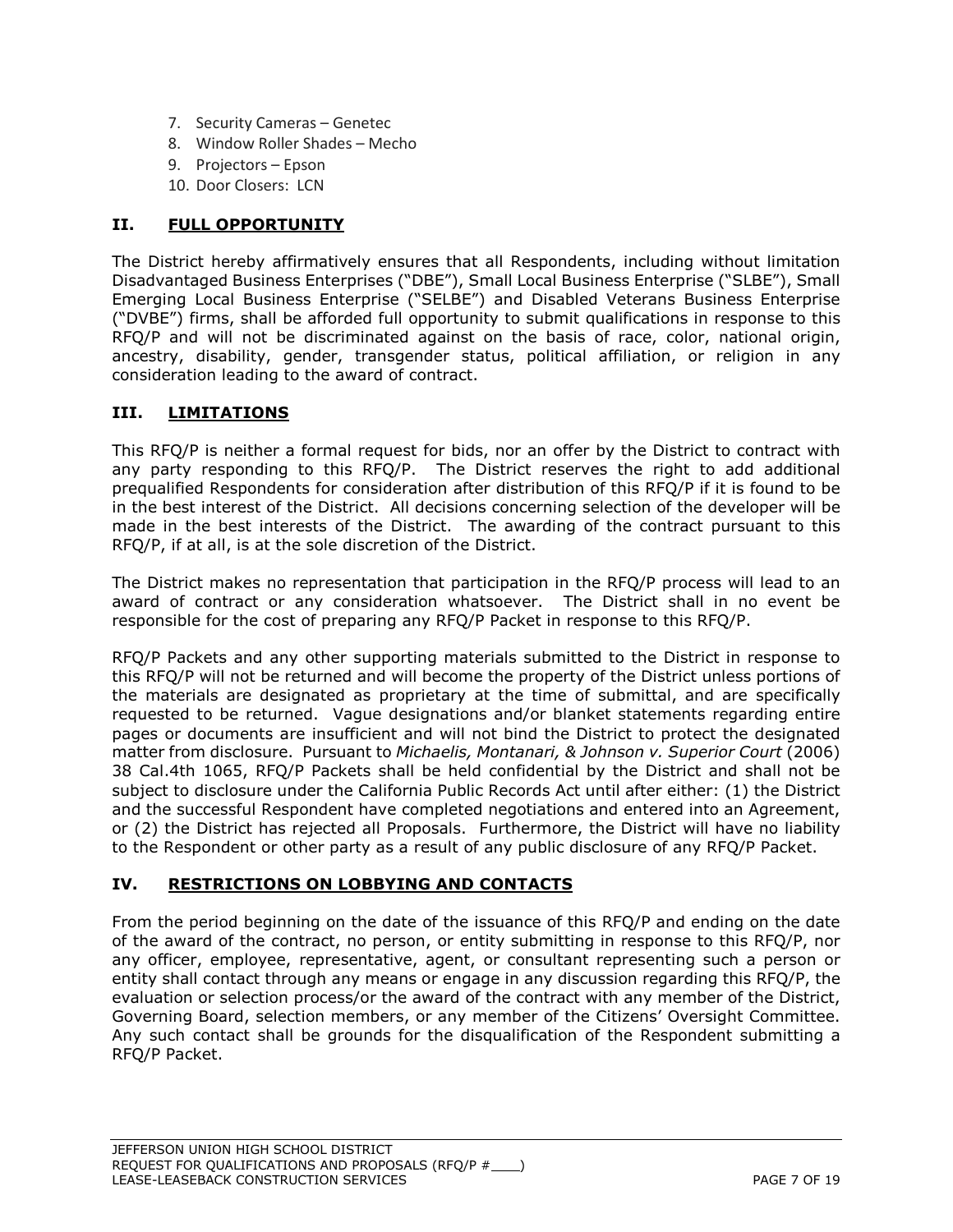### **V. MANDATORY INFORMATIONAL MEETING AND SITE WALK**

Respondents must attend the mandatory informational meeting and site walk, to be conducted on **Thursday, April 14th 2022, at 10:00 A.M.** The meeting will be held at Westmoor High School, 131 Westmoor Ave Daly City CA. At this mandatory meeting, District representatives will distribute information and materials to further describe the Project, the scope of work, and walk the proposed Project site. Respondents shall consider and address the materials and information distributed at the meeting in their RFQ/P Packets. Respondents that fail to attend the mandatory informational meeting, in its entirety, shall be ineligible for responding to this RFQ/P.

# **VI. SUBMITTAL FORMAT**

## **A. Format**

Material must be in  $8\frac{1}{2} \times 11$ -inch format with font no less than 11-point font size. The RFQ/P Packets shall include divider tabs labeled with boldface headers below (e.g. the first tab would be entitled "Executive Summary," the second tab would be entitled "Table of Contents," etc.) Each submittal shall not contain more than thirty (30) single-sided pages, and excluding front and back covers, tabs, certificates of insurance, detailed schedule charts, and comments to the Form of Agreement (Tab 11). Any double-sided page is counted as two single-sided pages. Submittals containing more than the authorized number of pages will not be considered.

## **B. General Overview**

Each RFQ/P Packet shall include a description of the type, technical experience, backgrounds, qualifications and expertise of the Respondent. The description shall show that the firm possesses the demonstrated skills and professional experience to perform the general functions of the Project and fulfill the goals and vision of the District as its developer for the Project. Submittals shall describe in detail the Respondent's methods and plan for carrying out the Project. Included in this information must be a description of construction scheduling, staging, and logistics based on timelines and information provided by the District in this RFQ/P and the mandatory informational meeting. Describe the Respondent's approach to the Project, including any creative methodology and/or technology that the Respondent uses or unique resources that the Respondent can offer to the District and Project.

## **C. Contents**

Respondents shall comply with the following requirements for its RFQ/P Packet:

# **1. TAB 1 – Executive Summary (max. 1 page)**

This should be an overview of the entire RFQ/P Packet with a description of the general approach and/or methodology the Respondent will use to meet the goals and fulfill the general functions as set forth in this RFQ/P.

## **2. TAB 2 – Table of Contents**

This should be a complete and clear listing of the headings and pages to allow easy reference to key information.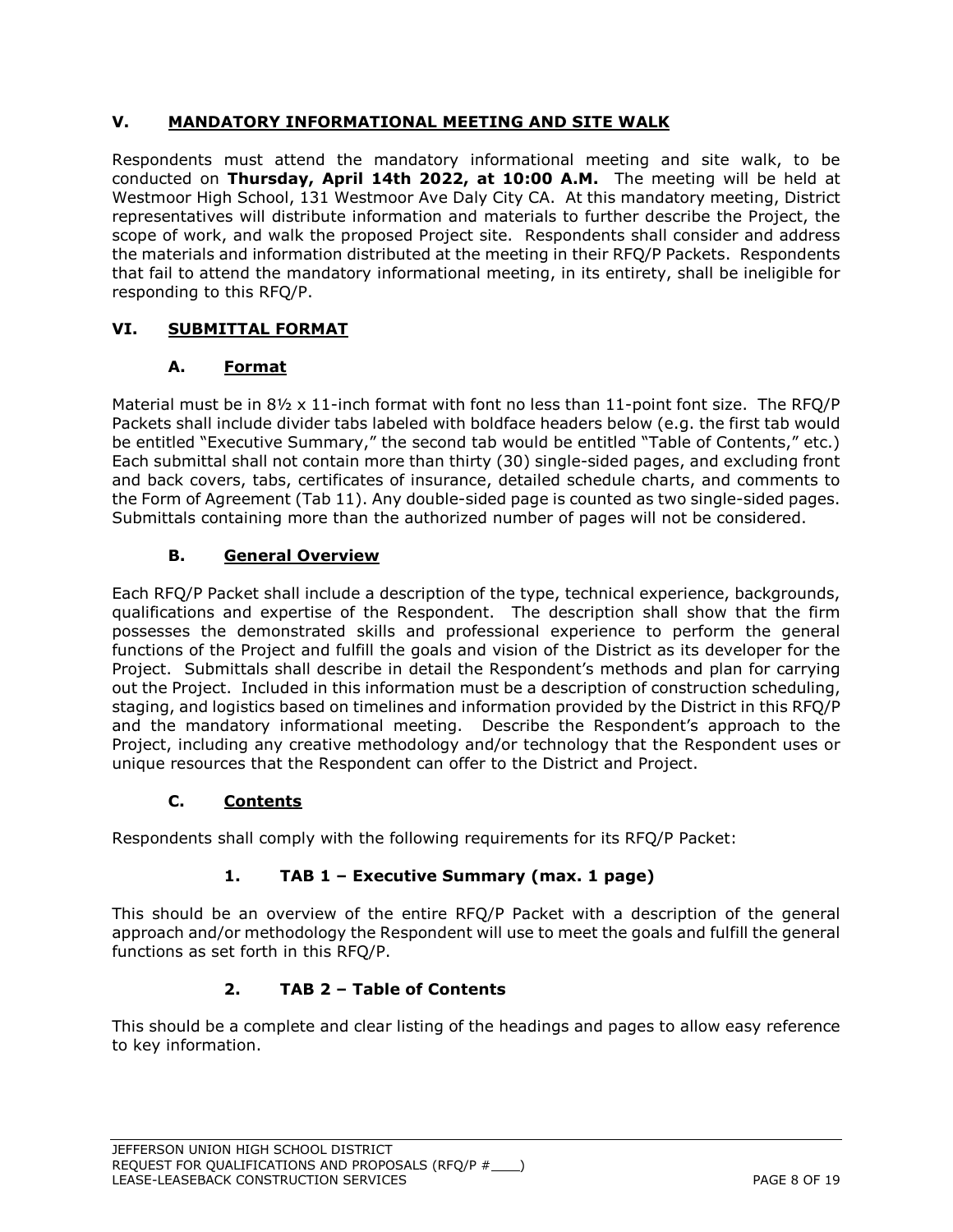### **3. TAB 3 – Cover Letter Identifying Respondent (max. 1 page)**

This should be a letter of introduction signed by an authorized officer of the Respondent. If the Respondent is a joint venture, duplicate the signature block and have a principal or officer sign on behalf of each party to the joint venture. The letter shall also include:

- **a.** Respondent's name.
- **b.** Address, include any branch office address and point of contact.
- **c.** Telephone number.
- **d.** Facsimile number.
- **e.** E-Mail address.
- **f.** Identify team.
- **g.** Clearly identify the individual(s) who are authorized to speak for the Respondent during the evaluation process.
- **h.** And, the following statement:

"[RESPONDENT'S NAME] received a copy of the District's Site Lease and Facilities Lease ("Agreement") attached as Appendix B to the RFQ/P. [RESPONDENT'S NAME] has reviewed the indemnity provisions and insurance requirements contained in the Agreement. If given the opportunity to contract with the District, [RESPONDENT'S NAME] has no objections to the use of the Agreement."

**i.** Respondent shall certify that no official or employee of the District, nor any business entity in which an official of the District has an interest, has been employed or retained to solicit or assist in the procuring of the resulting contract(s), nor that any such person will be employed in the performance of any/all contract(s) without immediate divulgence of this fact to the District.

#### **4. TAB 4 - Respondent Information**

- **a.** A brief history of the Respondent. Please include any former names of the Respondent and the number of years the Respondent has participated in construction as a general contractor under each name. List any reasons for change or name or corporate structure.
- **b.** Organizational chart for Respondent. This shall include the names of all key personnel, joint venture partners, and subconsultants with their titles and specific task assignments for the Project. Resumes of personnel to be involved with the Project should be included, including their school construction experience and experience on any LEED or CHPS Certified Projects. The District's evaluation will consider the entire team.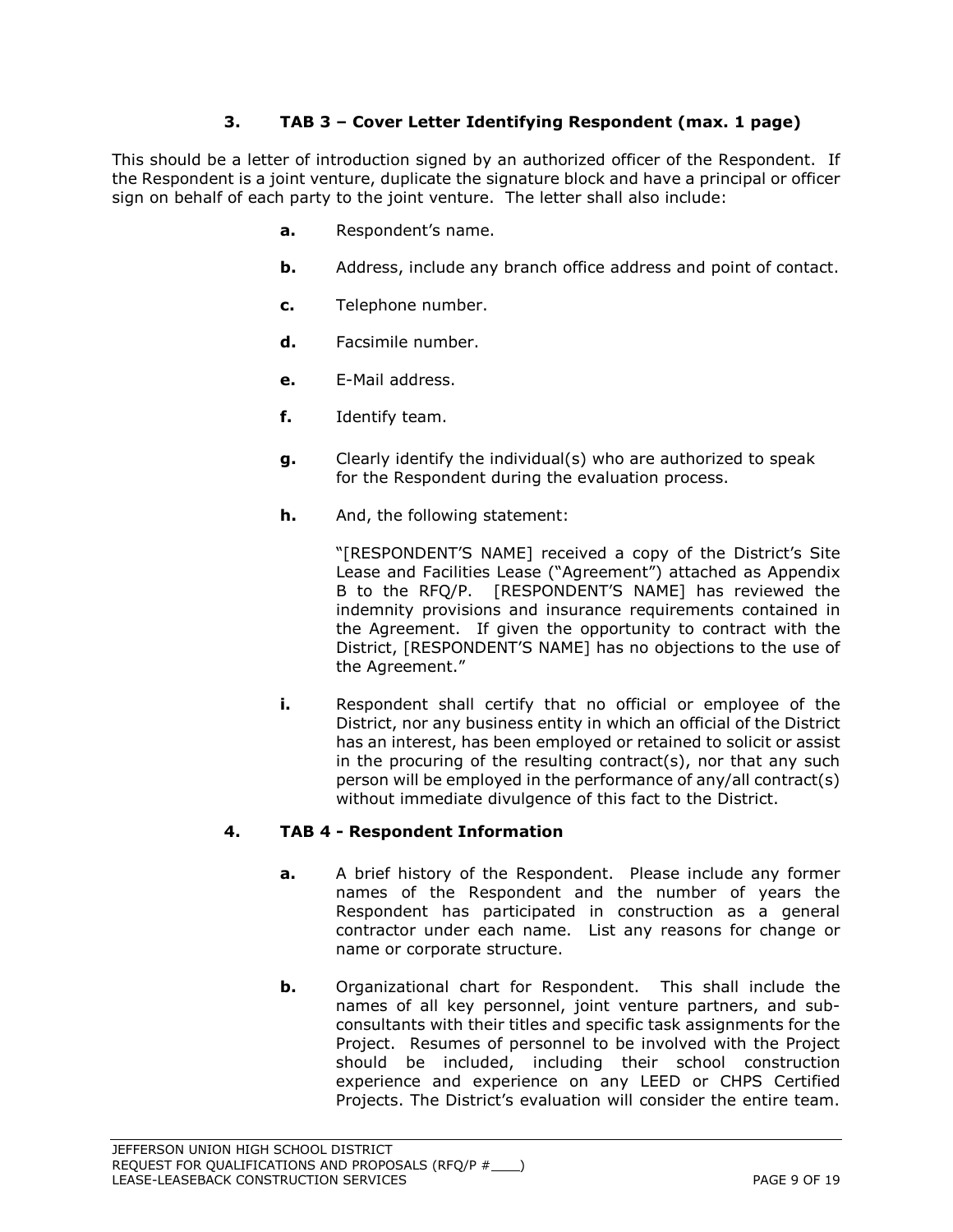Therefore, no changes in the Respondent's composition will be allowed without prior written approval by the District.

Identify up to three (3) persons who will be primarily responsible for working with the District and their respective roles and responsibilities, including Superintendent and Foreman. If Respondent is selected for an interview, the identified individuals must attend the interview and any required in-person presentations.

- **c.** Description of Respondent's technical competence, including a description of in-house resources (e.g. computer capabilities, software applications, modeling programs, etc.), and Respondent's ability to draw upon multi-disciplinary staff to address the services required under the RFQ/P.
- **d.** Provide the volume of construction in dollars for each of the past three (3) years.
- **e.** Provide a statement regarding the Respondent's availability and resources.
- **f.** Provide a statement on financial resources, bonding capacity and insurance coverage.
- **g.** Provide a claims statement *for all resolved or ongoing claims*: Submit a statement indicating any and all suits or claims in which the Respondent or its personnel instigated a claim and/or litigation regarding construction projects within the past five (5) years, and indicating any and all claims in which claims and/or litigation have been pursued against the Respondent or its personnel. For each listed claim and/or litigation: state the issues in the claim and/or litigation, the status of the claim/litigation, the names of the parties involved, and the outcome, if any.

Respondent's claims statement **must** include resolved *and* ongoing claims. Respondent's claims statement **must** include claims history for Respondent *and* its personnel, as well as Associated Firms.

"Associated Firms" are businesses, corporations, companies, partnerships, or other entities associated with Respondent and/or its personnel (e.g., firm name changes, association as prior owner, general partner, limited partner, or other officer).

**h.** Contractor license number and whether license has been revoked or suspended in the last five (5) years. Respondent must hold a General Building Contractor License (B License), which is current, valid and in good standing with the Contractor's State License Board. Provide the following for each license: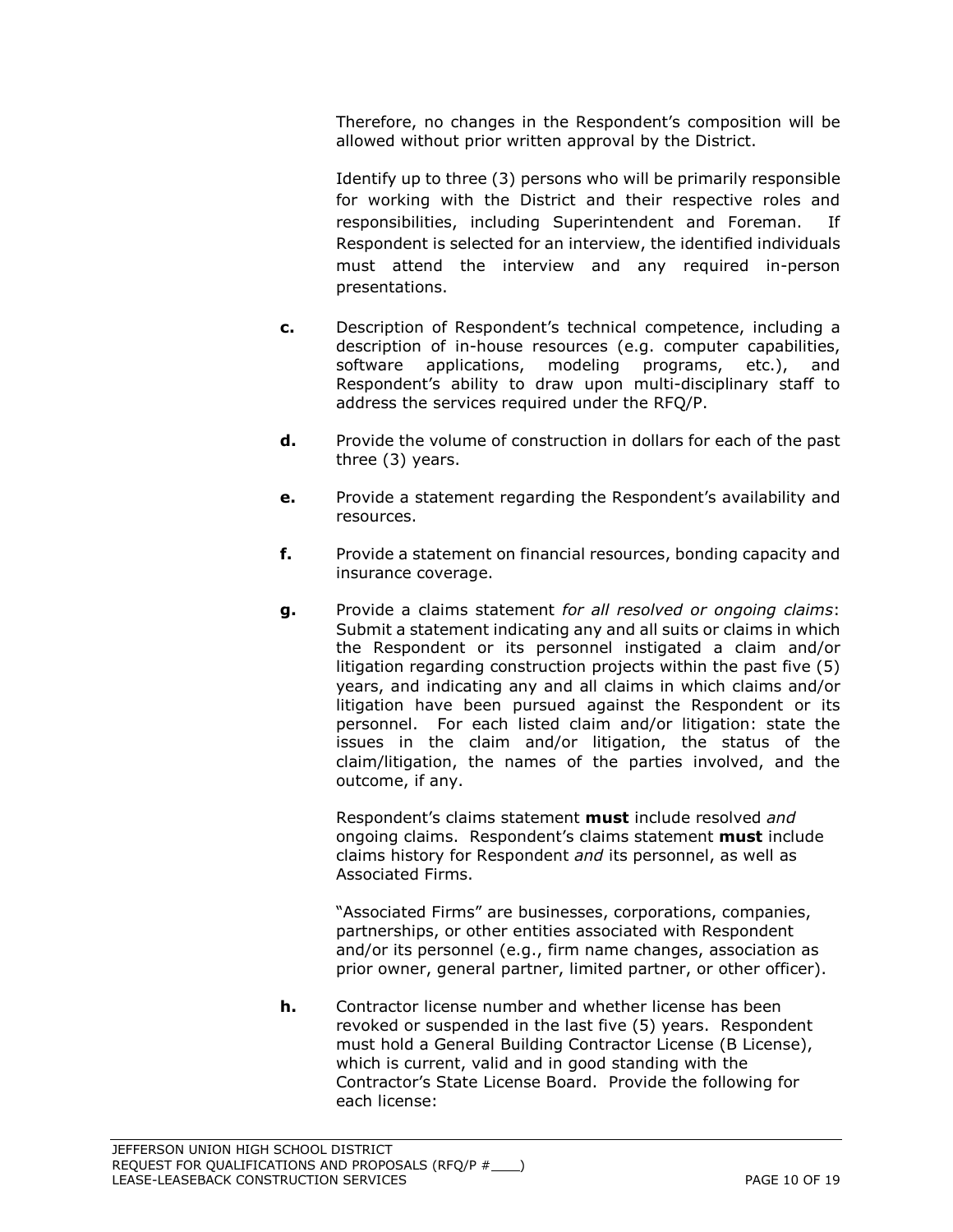- i. Exact name of license holder on file.
- ii. License Classification.
- iii. License Number.
- iv. Date Issued.
- v. Expiration Date.
- vi. Whether license has been suspended or revoked in the past five (5) years. If so, explain.
- **i.** Provide signatory status.
- **j.** Location of nearest local office and main office, if different.
- **k.** Certificate(s) of Insurance identifying the firm's current insurance coverages.
- **l.** Provide Non-Collusion Declaration. (**APPENDIX C-1**.)
- **m.** Provide Iran Contracting Act Certification. (**APPENDIX C-2**.)

#### **5. TAB 5 – Methods and Strategic Plan**

Detailed description of Respondent's methods and plan for carrying out the Project, including:

- **a.** The technical and managerial approach to the Respondent's partnership with the District. Take into account the District's goals for the Project and the general functions required. Respondent may identify additional necessary tasks and discuss these in its proposed method to accomplish the work.
- **b.** How Respondent plans to incorporate skilled and trained workforce into the Project.
- **c.** How Respondent plans to incorporate local subcontracting teams into the Project.
- **d.** How Respondent plans to incorporate construction means and methods into the Project.
- **e.** Proposed cost for completing preconstruction services for the Project for which the Proposal is being submitted.
- **f.** Detailed discussion of costs related to fees, general conditions, insurance, supervision, and management of the construction portion of the scope of work.
- **g.** Detailed specific proposed project construction schedule based on the notice to proceed of August 26, 2022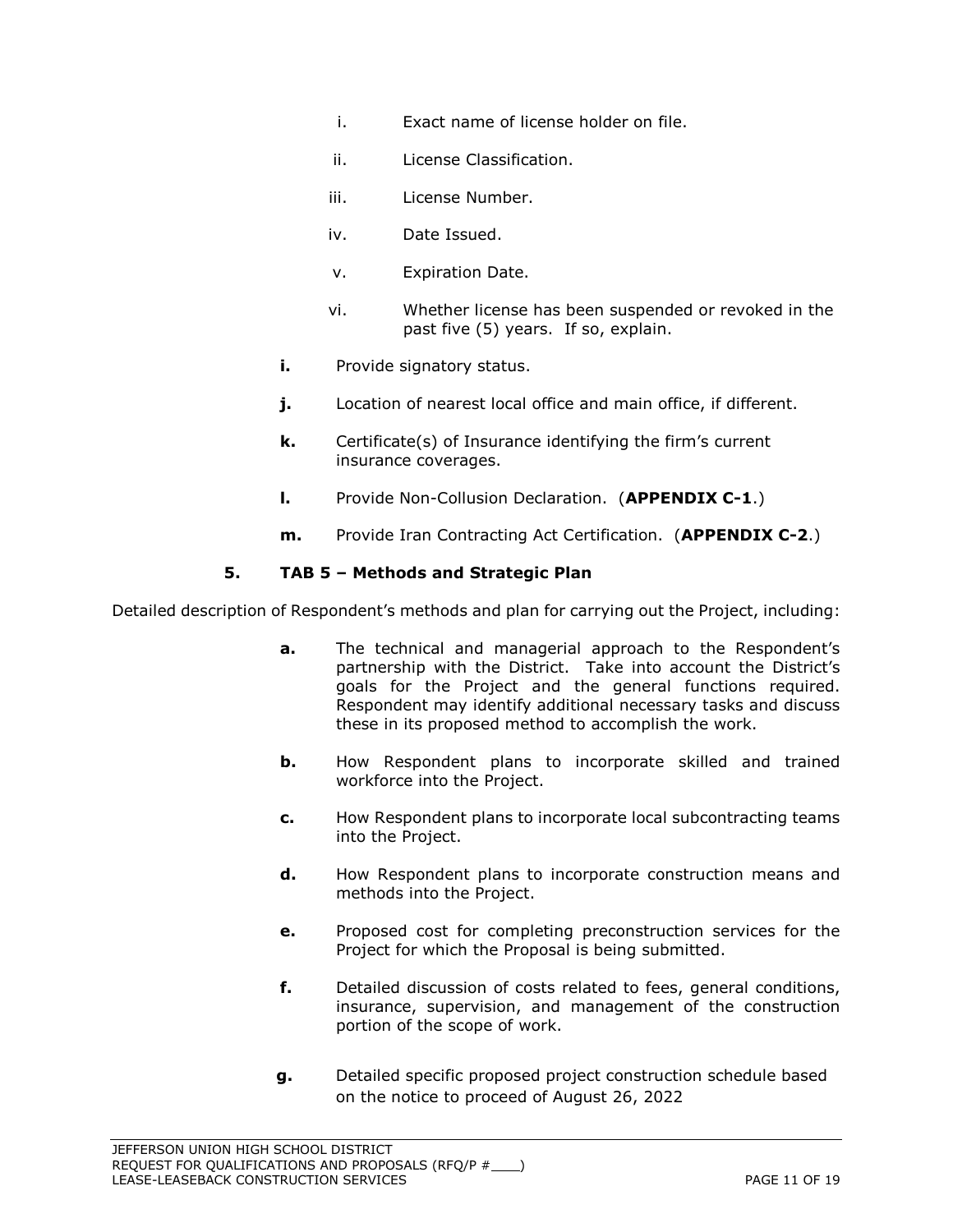Emphasis will be given to the methods and strategic plan as they relate to preconstruction services and how the preconstruction services will transition into the construction services.

#### **6. TAB 6 – Prior Relevant Experience**

Description of the Respondent's experience with respect to the areas of public schools in California over the past five (5) years. Specifically, please provide a list of completed or ongoing projects the Respondent has been involved with for the past five (5) years where the total project contracts exceeded forty million dollars (\$40,000,000) per project. Within that list:

- **a.** Identify the method (e.g. lease-leaseback, bid-build, etc.) by which each project was constructed. For lease-leaseback projects, include the total cost of each project and a breakdown of the total cost by preconstruction services and construction services.
- **b.** Include a discussion of Respondent's experience with working with the DSA on public school projects.
- **c.** Identify and include discussion of Respondent's experience with projects performed in animmediately adjacent to an occupied building and/or campus.
- **d.** Identify whether the project is completed or ongoing.
- **e.** Identify if any of the projects had phased completion.

For the projects listed, above, be sure to also include the following information:

- **a.** Project's name and description;
- **b.** Firm's role;
- **c.** Award and completion dates;
- **d.** Project's initial contract price and final contract price;
- **e.** Amount of fees received;
- **f.** Staffing, including Respondent's team members, subcontractors and consultants;
- **g.** Relationship with owner/client;
- **h.** References: Provide a contact name, telephone number and email address for the owners and indicate which key personnel of Respondent worked on each project; and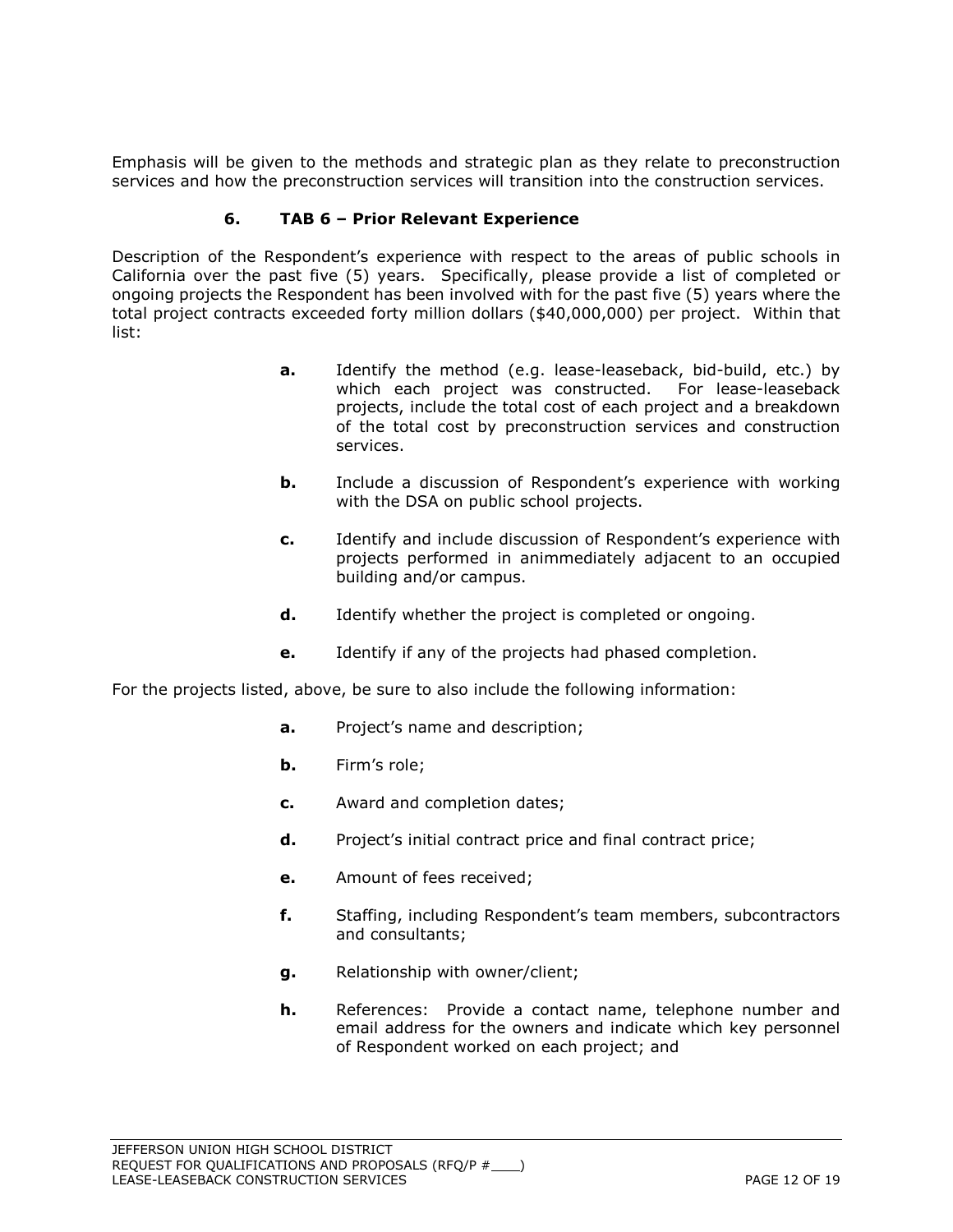- **i.** Discussion of claims, demands, and/or litigation arising from the project and involving the Respondent, and resolution of the same.
- **j.** Include examples of other similar project assignments on the part of the Respondent.
- **k.** Please identify if any of these projects have LEED or CHPS Certification.

List projects Respondent has successfully completed that had some or all of the following obstacles, including the creative solutions from the Respondent on how these obstacles were overcome:

- **a.** A very aggressive schedule.
- **b.** Significant budgetary restrictions.
- **c.** Be prepared to expand upon what you did to accommodate:
	- i. The complexity of the project;
	- ii. The needs of the clients;
	- iii. Minimizing inconvenience; and
	- iv. Maximizing safety.

### **7. TAB 7 – Contracting History**

If any of the following have occurred, please describe in detail the circumstances of each occurrence:

- **a.** Failure to enter into a contract or professional services agreement once selected.
- **b.** Withdrawal of a proposal or bid as a result of an error.
- **c.** Termination or failure to complete a contract.
- **d.** Debarment by any municipal, county, state, federal, or local agency.
- **e.** Involvement in litigation, arbitration, or mediation, whether concluded or ongoing.
- **f.** Conviction of the Respondent or its principals for violating any state or federal antitrust laws by bid or proposal rigging, collusion, or restrictive competition between bidders or proposers, or conviction of any other federal or state law related to bidding or performance of services.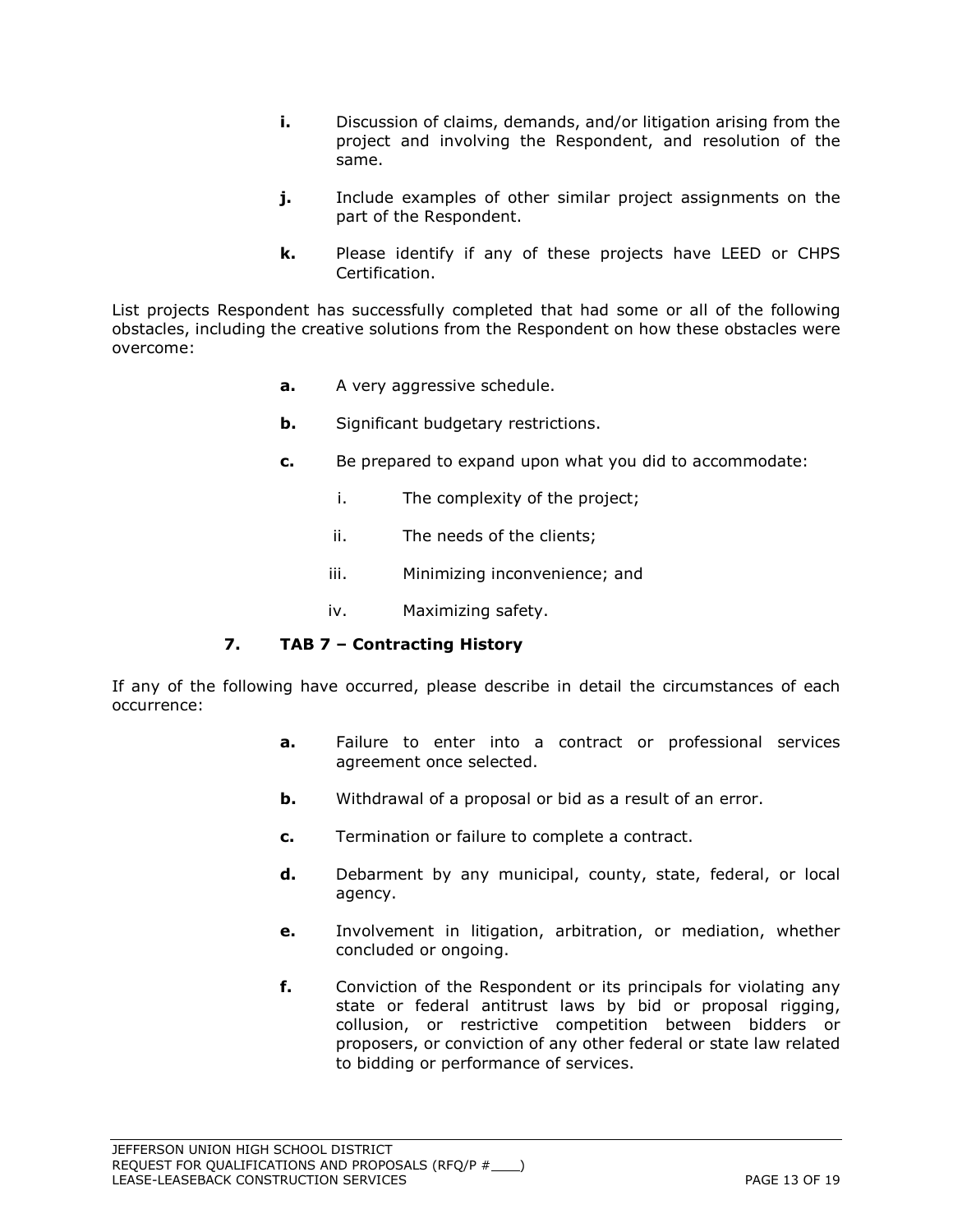- **g.** Knowing concealment of any deficiency in the performance of a prior contract.
- **h.** Falsification of information or submission of deceptive or fraudulent statement in connection with a contract.
- **i.** Willful disregard for applicable rules, laws, or regulations.
- **j.** Failure to disclose information regarding any of the above may be deemed to indicate an unsatisfactory record of performance. Information regarding any of the above may be considered in determining the suitability of Respondent to perform the needed services. Accordingly, Respondent may describe mitigating factors as part of description of any of the above.

### **8. TAB 8 – Pricing and Contingency**

The pricing will be evaluated based on the: (1) preconstruction services cost or method of calculation; (2) Respondent's fee, which includes profit and overhead; (3) general conditions cost; (4) bonds and insurance percentage; (5) mark-up on subcontractor and self-performed work; (6) construction contingency to be applied to errors and omissions; (7) allowances, if any; and (8) proposed interest rate for financing. **All proposals must use the form attached to this RFQ/P as APPENDIX D.**

After the Agreement is awarded and DSA approves the plans and specifications, the selected developer will be required to provide a Guaranteed Maximum Price ("GMP") for the Project. As part of the District review of the GMP, the District will expect to have access to all subcontractor bids, contingency breakdown and tracking documents, general conditions breakdown and tracking documents, and Respondent's fees. The GMP shall include all of Respondent's cost for labor, materials, equipment, overhead and profit, general conditions, contractor contingency, and allowances, if any, but shall specifically exclude the amount of the District contingency. In the event the selected developer realizes a savings on any aspect of the Project, such savings shall be added to the District contingency and expended consistent with the District contingency. In addition, any portion of the contractor contingency and/or allowance remaining after completion of the Project shall be added to the District contingency. The Facilities Lease will be amended to include the agreed upon GMP, if the District proceeds with the construction phase of the Project.

### **9. TAB 9 – Insurance**

Each Respondent must demonstrate that it can maintain adequate insurance as required herein. Therefore, each RFQ/P Packet must include a letter from the Respondent's insurance company indicating its ability to provide insurance coverage on behalf of Respondent in accordance with the insurance requirements in **APPENDIX B**.

### **10. TAB 10 – Assurances**

The Respondent must acknowledge each of the following items and confirm that it will be willing and able to perform these items:

**Preconstruction Services:** Respondent shall provide services that relate to the organization and development of the Project prior to the start of construction including the following: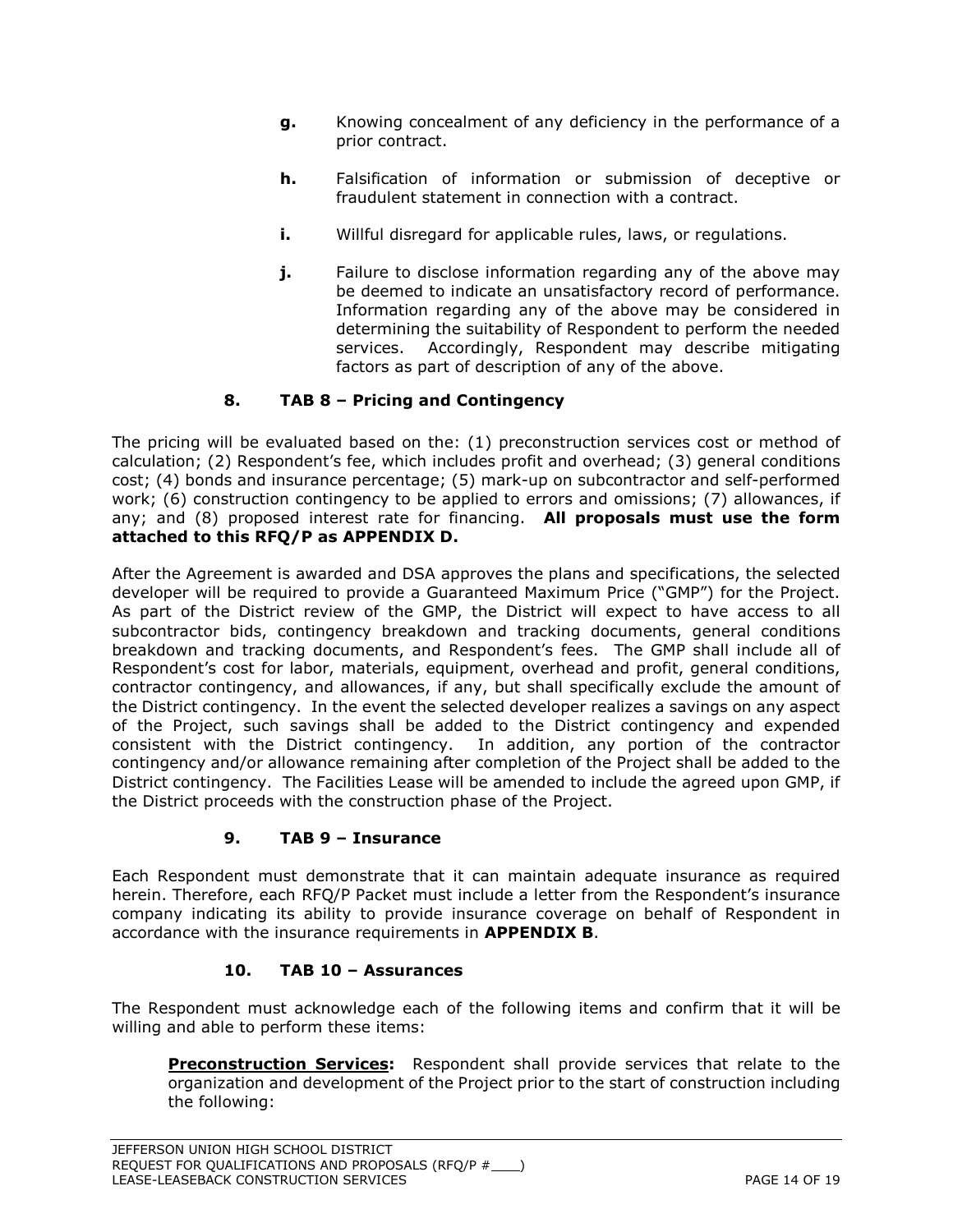- **Site Evaluation:** Consult with District staff in relation to the existing site. Selected developer should make site visits, as needed to review the current site conditions. During this evaluation, selected developer may make recommendations relating to soils investigations and utility locations and capacities, in order to minimize unforeseen conditions.
- **Plan Review:** Provide plan review and constructability services. Refer to the Facilities Lease for the required scope. Place an emphasis on ensuring that the Project can be completed within the established schedule and within the available budget. During the review, selected developer shall review the documents for clarity, consistency, constructability and coordination. The results of the review shall be provided in writing and as notations on the documents to the District and Bond Management team. The selected developer shall also make recommendations to the District and Bond Management team with respect to constructability, construction cost, sequence of construction, and construction duration.
- **Pre-construction Meetings:** Attend meetings at the Project site with the architect of record and the Bond Management team every two (2) weeks, until the Notice to Proceed with Construction is issued on or about August 27, 2020 (meeting duration is approximately 2 hours).
- **Value Engineering:** Provide a detailed analysis of all major Project systems with an emphasis on possible value engineering possibilities.
- **Detailed Construction Critical Path Schedule:** Produce detailed construction critical path schedules to be incorporated into the Project documents including identification of the Project critical path and agency approvals.
- **Preliminary and Detailed Estimates:** Provide preliminary construction estimates using like-kind construction costs. Upon receipt of the Project plans and specifications, provide detailed construction estimates showing the values of all major components of the Project.
- **Construction Planning:** Plan the phases and staging of construction, staging areas, temporary fencing, office trailer placement, access, etc. as required.
- **Other services:** Any other services that are reasonable and necessary to control the budget and schedule.

### **Construction Services:**

- **Project Accounting and Management Systems:** In coordination with District staff, develop the Project accounting and budget management systems. A process of up-to-date costs management will be necessary. During construction, monthly reporting will be required.
- **General Conditions:** List what is included in the Respondent's general conditions (including full-time and part-time personnel) and a monthly value of the general conditions. Indicate what would be included as a cost of work versus a line item in the general conditions. See **APPENDIX C-3** for an example.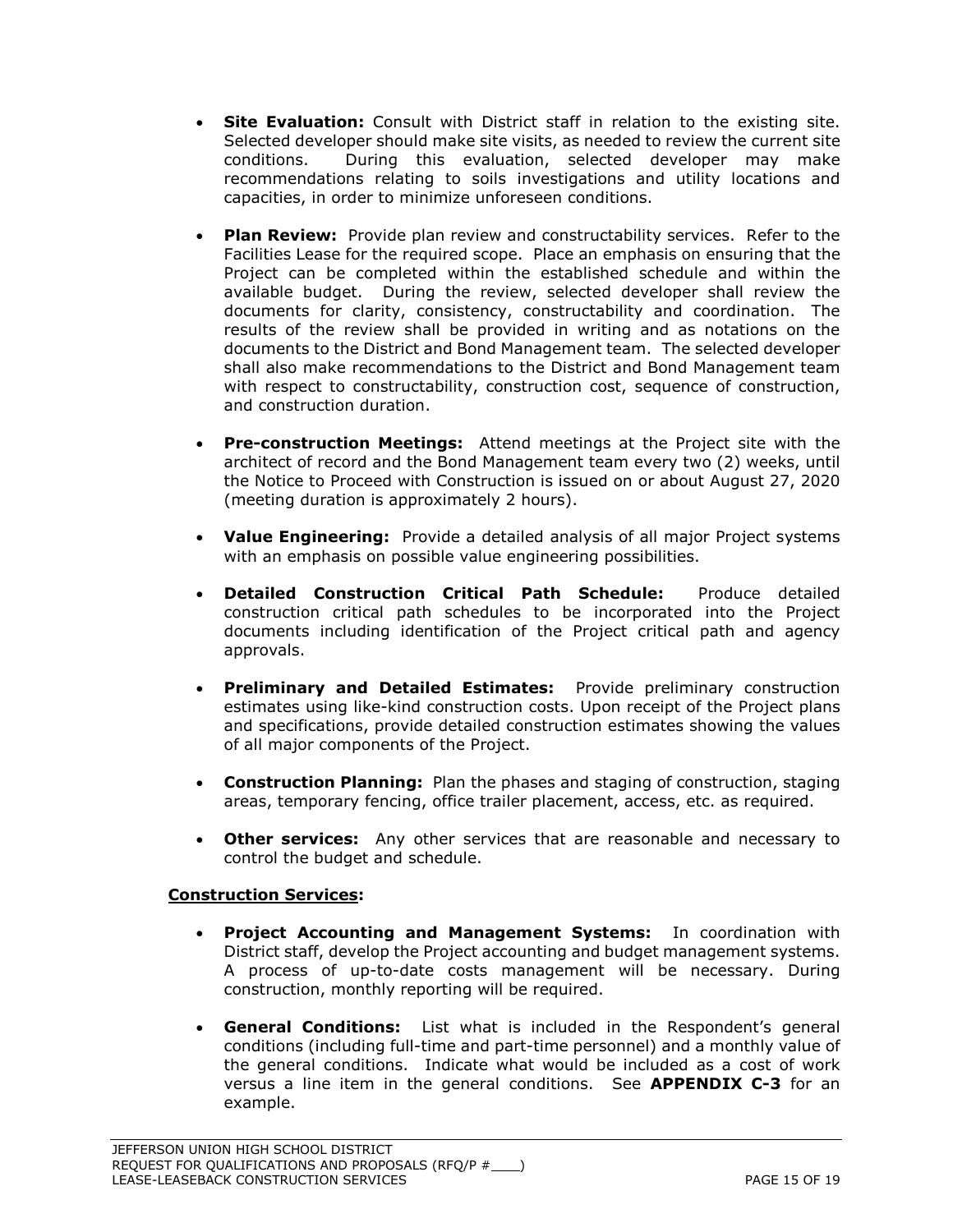- **Management of Project:** Administer and coordinate on a daily basis the work of all trade contractors the successful Respondent hires to work on the Project. Enforce strict performance, scheduling, and notice requirements. Document the progress and costs of the Project. Report proactively on potential schedule impacts. Recommend potential solutions to schedule problems.
- **Trade Contractors:** Pursuant to Public Contract Code section 20111.6, each prospective MEP Contractor holding C-4, C-7, C-10, C-16, C-20, C-34, C-36, C-38, C-42, C-43, and/or C-46 licenses shall be prequalified by the District to perform construction work as a first tier subcontractor on the Project.

## **11. TAB 11 – Comments to Form of Agreement**

Respondents must thoroughly review the Agreement attached to this RFQ/P as **Appendix B** and confirm in writing that, if given the opportunity to contract with the District, Respondent has no substantive objections to the use of the District's standard agreement. Respondent must also identify any term or condition of the Agreement that Respondent requests modifying, deleting, or adding. Respondents must set forth a clear explanation of what modification would be sought and specific alternate language. *If selected, Respondent will be precluded from negotiating changes that have not been identified in its RFQ/P*  **Packet.** The District will review, but is not obligated to accept, any proposed changes.

[REMAINDER OF PAGE INTENTIONALLY LEFT BLANK]

## **VII. SELECTION CRITERIA**

## **A. Best Value Evaluation**

The RFQ/P Packets will be evaluated based on the District's adopted criteria and rating system to determine the qualified Respondent(s) providing the best value to the District for all candidates that meet the pass / fail criteria listed below (i.e., receive a PASS).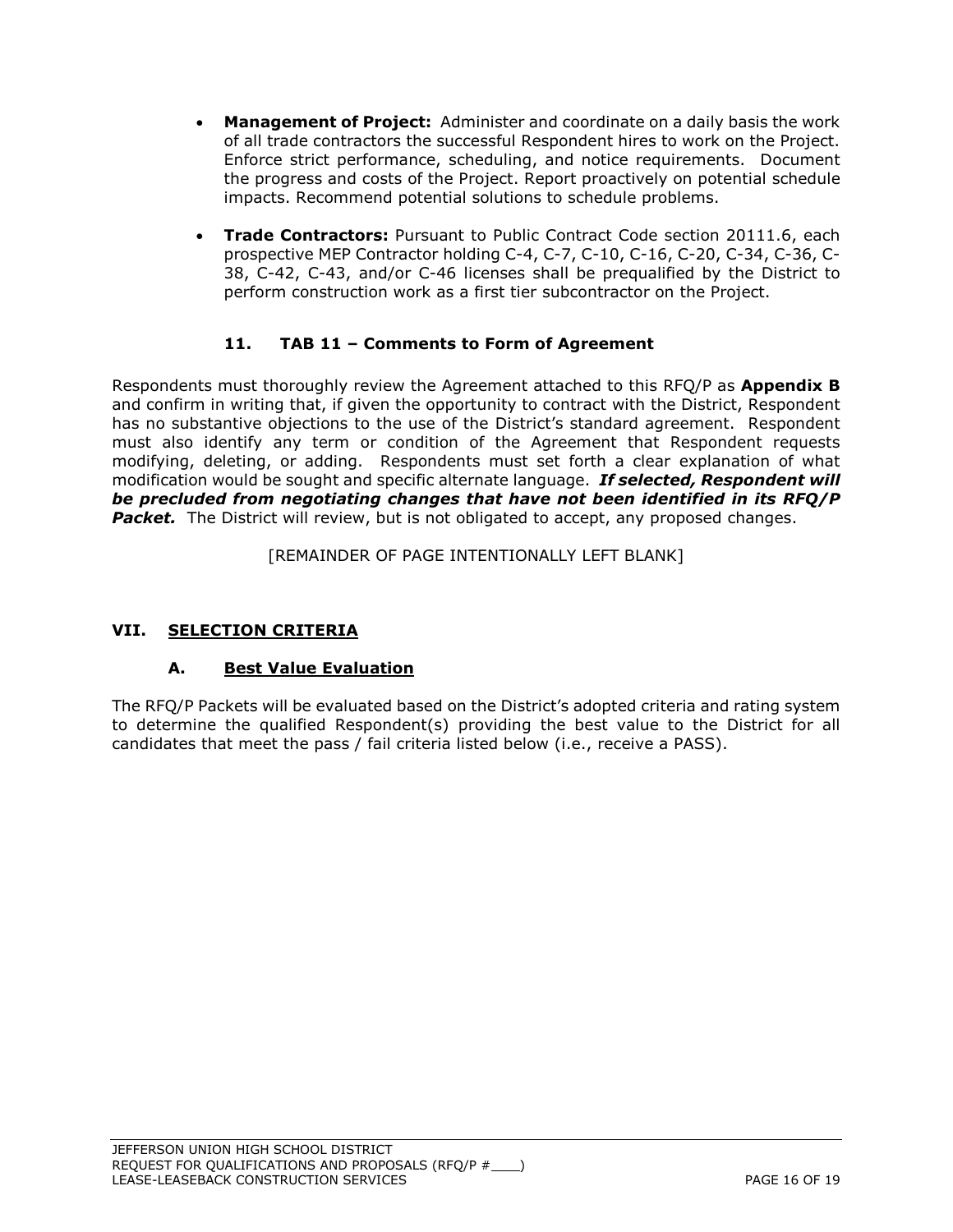| <b>CRITERIA ITEM</b>                                                                       | <b>DESCRIPTION</b>                                                                                                                                        | <b>MAXIMUM</b><br><b>POINTS</b> |  |  |
|--------------------------------------------------------------------------------------------|-----------------------------------------------------------------------------------------------------------------------------------------------------------|---------------------------------|--|--|
| <b>Conflict of Interest</b>                                                                | Is there a conflict of interest?                                                                                                                          | <b>PASS / FAIL</b>              |  |  |
| <b>Safety</b>                                                                              | Safety record                                                                                                                                             | PASS / FAIL                     |  |  |
| <b>Form of Agreement</b>                                                                   | Proposed changes to District Form of<br>Agreement                                                                                                         | PASS / FAIL                     |  |  |
| <b>Technical Expertise</b>                                                                 | Relevant experience with like-Projects,<br>prior lease-leaseback experience, value-<br>engineering experience, constructability<br>experience, references | 40 points                       |  |  |
| <b>Interview</b><br>(If used, score; if not<br>used, all respondents<br>receive 0 points.) | Proposed team attendance, performance,<br>approach to work                                                                                                | 30 points                       |  |  |
| <b>Price Points</b>                                                                        | Fees, general conditions, contingency,<br>interest proposed on lease payments                                                                             | 40 points                       |  |  |
| <b>Staffing</b>                                                                            | Management and Staffing Approach,<br>including skilled and trained workforce                                                                              | 25 points                       |  |  |
| <b>Schedule</b>                                                                            | Proposed Project Schedule                                                                                                                                 | 25 points                       |  |  |
| <b>Liquidated Damages</b>                                                                  | History of meeting Project Schedule and<br>Delivery Date                                                                                                  | 15 Points                       |  |  |
| <b>Claims/Litigation</b>                                                                   | Acceptable history of claims and litigation                                                                                                               | 10 points                       |  |  |
| <b>References</b>                                                                          |                                                                                                                                                           | 15 Points                       |  |  |
| <b>TOTAL: MAXIMUM 200 POINTS</b>                                                           |                                                                                                                                                           |                                 |  |  |

Based on these criteria, District staff assign points to each proposer and then calculate the total points awarded to the proposer. The more points, the higher the proposer is ranked. The highest ranked proposer reflects the best combination of price and qualifications for the Project.

## **B. District Investigations**

The District may perform investigations of proposing parties that extend beyond contacting the references identified in the proposals.

### **C. Selection Process**

RFQ/P Packets shall be evaluated and the Project awarded in the following manner: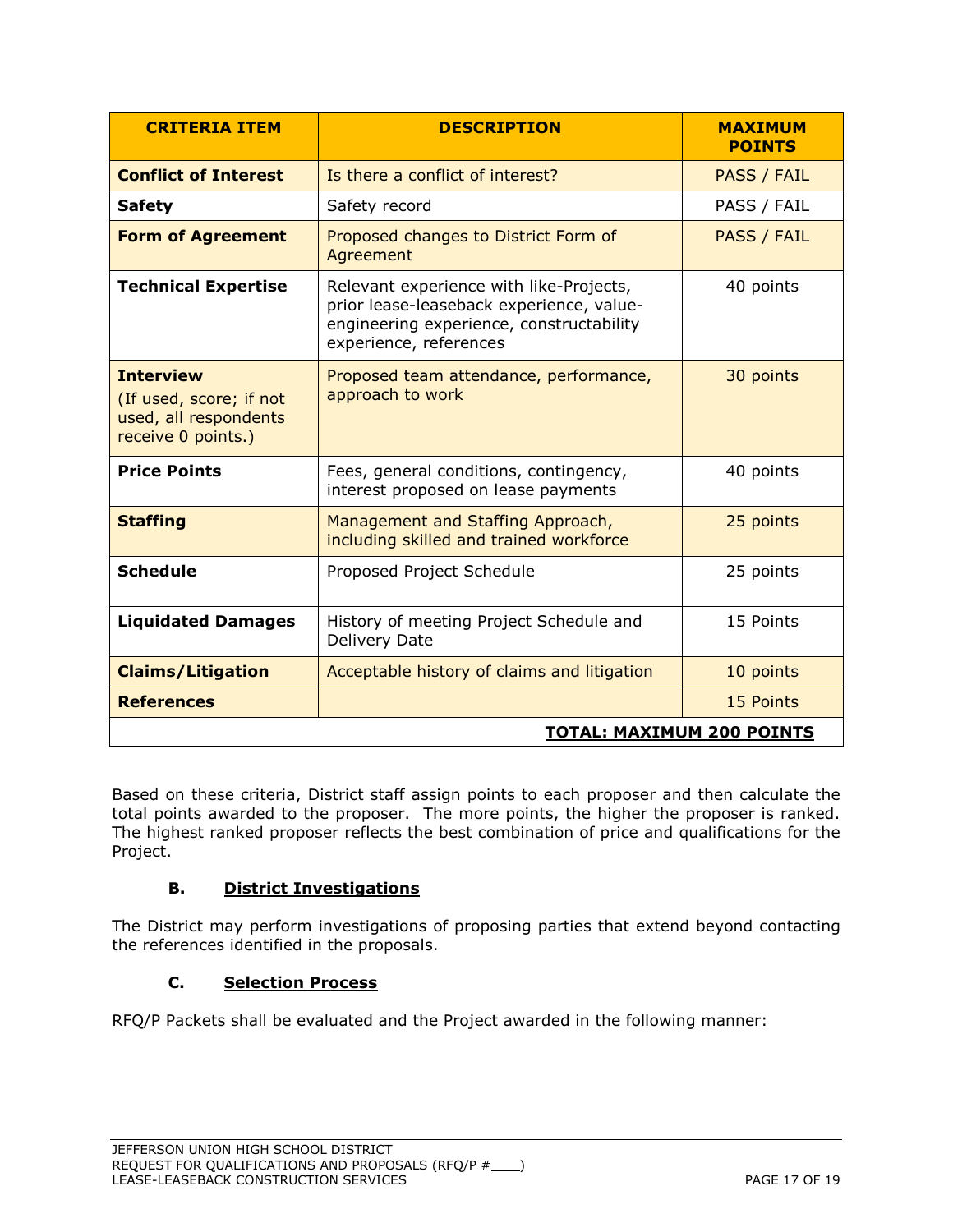- **1.** All proposals received shall be reviewed to determine those that meet the format requirements and the standards specified in RFQ/P.
- **2.** District shall evaluate the qualifications of the Respondents based solely upon the adopted criteria and evaluation methodology, and shall assign a best value score to each proposal. Once the evaluation is complete, all responsive proposals shall be ranked from the highest best value to the lowest best value to the District.
- **3.** The District's Governing Board shall award the Project to the responsive proposer whose proposal is determined, in writing by the Governing Board, to be the best value to the District.
- **4.** If the selected developer refuses or fails to execute the tendered proposed contract, the Governing Board may award the contract to the proposer with the second highest best value score if it deems it to be for the best interest of the District. If the second selected developer refuses or fails to execute the tendered instrument, the Governing Board may award the instrument to the proposer with the third highest best value score if it deems it to be for the best interest of the District.
- **5.** Notwithstanding any other law, upon issuance of a contract award, the District shall publicly announce its award, identifying the entity to which the award is made, along with a statement regarding the basis of the award. The statement regarding the District's contract award and the contract file shall provide sufficient information to satisfy an external audit.

## **D. Interviews**

The District will invite some of the finalists to meet with a District selection committee. Key proposed Project staff will be expected to attend the interview. The interview will be an opportunity for the District selection committee to review the proposal, the firm's history, and other matters the committee deems relevant to firm evaluation with the firm. The interview will start with the firm presenting its proposal and its Project team. The finalists may be required to submit in advance of the interview a more detailed fee proposal. If requested, this fee proposal shall include all charges and costs proposed to be charged to the District, including rates for extra work.

Any comments or objections to the form of Agreement attached hereto as **APPENDIX B** to this RFQ/P shall be provided in writing in the RFQ/P Packet and may be the subject of inquiry at the interview. Comments on the form of Agreement will be excluded from the page count. District reserves the right to accept, reject or negotiate requested revisions. Any comments or objections to the form of Agreement not provided in writing before the interview will not be entertained by the District.

### **E. Final Determination and Award**

It is expected that the selection committee will make recommendations to District staff regarding the candidates and awarding the contract. The awarding of contract(s) is at the sole discretion of the District.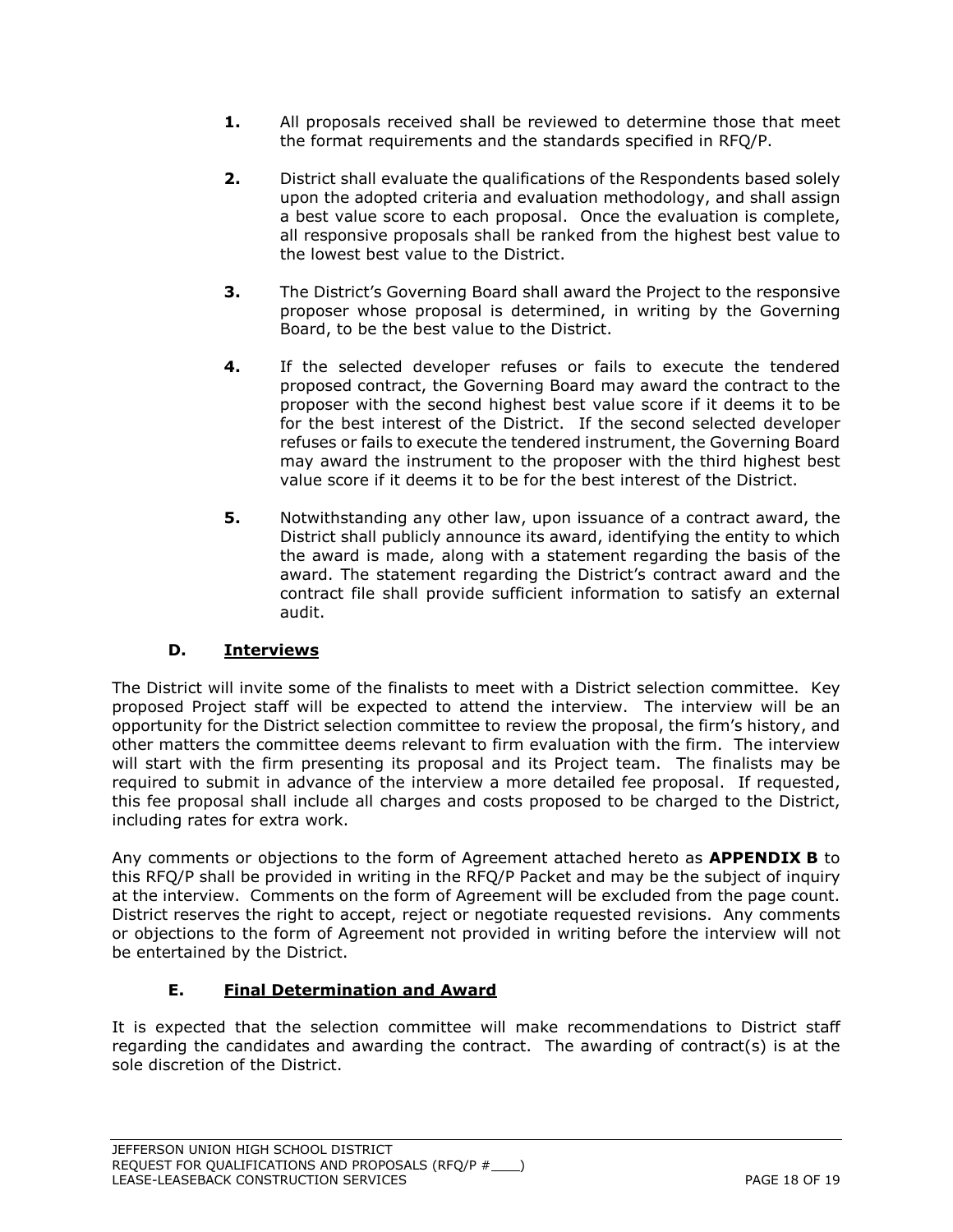The District reserves the right to contract with any entity responding to this RFQ/P for all or any portion of the work described herein and/or in an agreement offered to the entity, to reject any proposal as non-responsive, and/or not to contract with any firm for the services described herein. The District makes no representation that participation in the RFQ/P process will lead to an award of contract or any consideration whatsoever. The District reserves the right to seek proposals from or to contract with any firm not participating in this process. The District shall in no event be responsible for the cost of preparing any RFQ/P Packet in response to this RFQ/P.

The RFQ/P packet, and any other supporting materials submitted to the District in response to this RFQ/P will not be returned and will become the property of the District unless portions of the materials are designated as proprietary at the time of submittal, and are specifically requested to be returned. This RFQ/P does not commit the District to negotiate an agreement with any proposing firm or individual.

### **VIII. SUBMISSION GUIDELINES**

ATTN: *The District will only receive RFQ/P Packets submitted electronically.*RFQ/P Packets will be received until  $2$  pm., May 13, 2022, only at the following email address shillips@jeffersonunion.net . Any RFQ/P Packet that is submitted after this time shall be nonresponsive and returned to the bidder. **Each respondent is solely responsible for timely submission of its RFQ/P Packet; the District is not responsible for any technological issues in a respondent's ability to timely submit its RFQ/P Packet or**  portion thereof.

Each submittal must conform and be responsive to the requirements set forth in this RFQ/P. The District reserves the right to waive any informalities or irregularities in the RFQ/P Packets. The District also reserves the right to reject any and all RFQ/P Packets and to negotiate contract terms with one or more Respondents. The District retains the sole discretion to determine issues of compliance and to determine whether a program management respondent is responsive, responsible, and qualified.

The District hereby notifies all Respondents that it will affirmatively insure that, in any contract entered into pursuant to this advertisement, no respondent will be discriminated against on the grounds of race, color, sex, age, ancestry, religion, marital status, national origin, medical condition or physical disability on consideration for the award.

## **WE THANK YOU FOR YOUR INTEREST IN THE DISTRICT'S PROJECT.**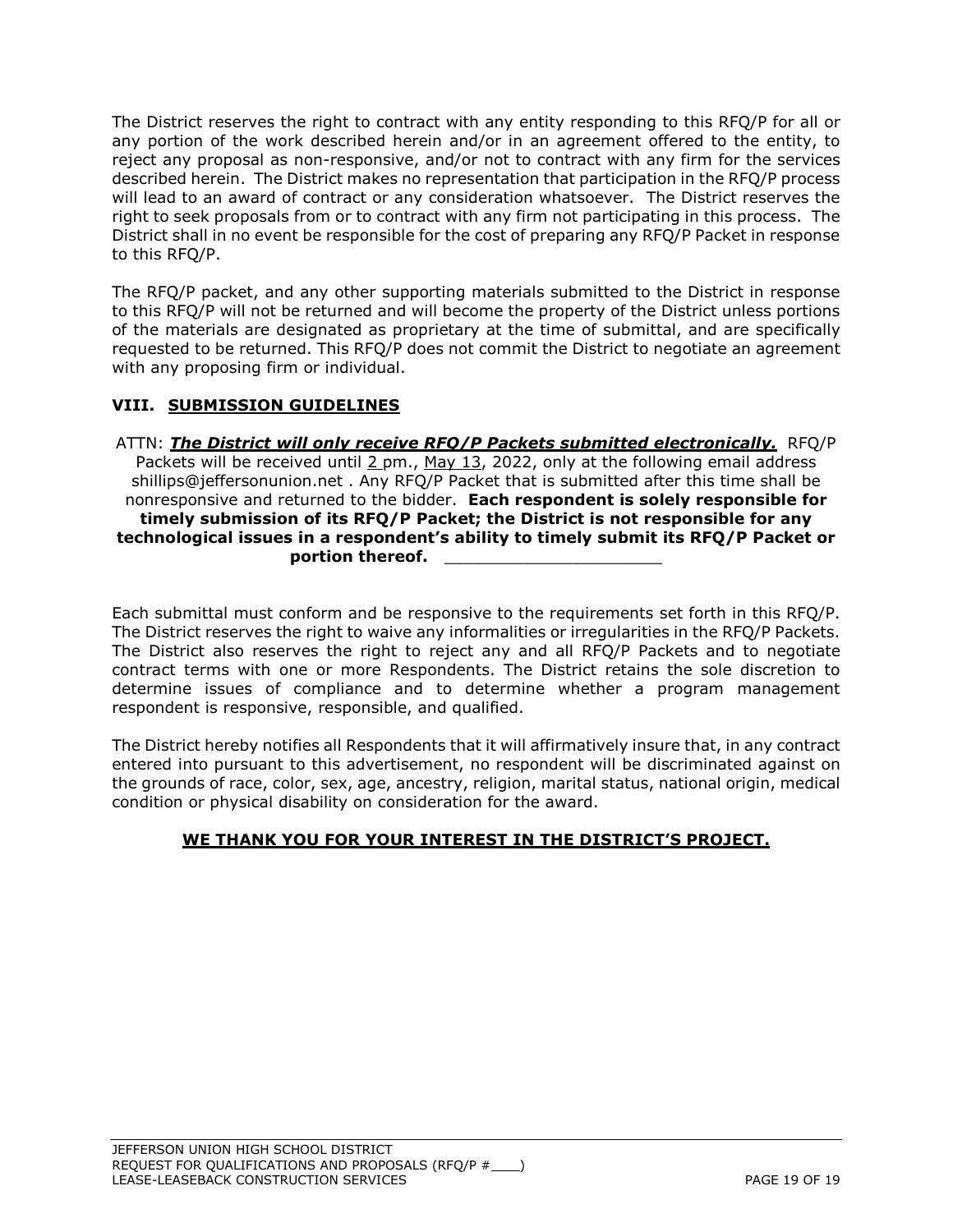### **APPENDIX A Project Description**

Project Name: JUHSD Adult Education Campus and District Office

### Adult Education

The new two-level 38,000 +/- square-foot **Adult Education Classroom Building** features 15+/- standard and 2+/- large Adult Education classrooms, 4 +/-classrooms and breakout spaces dedicated to Adult Transitional Education, Administration spaces (lobby, reception, office and staff lounge), associated support spaces, and a multipurpose room for meetings and physical activity.

## District Office

The new two-level, 30,000 +/- square-foot **District Office** offers new facilities for the district departments of Business Services, Education & Special Education Services, Tech / IT, HR and general support services, and can house over 60 +/-professionals. It will also provide new training facilities for faculty and staff from throughout the District, and a boardroom for community meetings.

Completion Date: Winter 2023/24 Project Estimate: \$68 million Architect: HKIT Architects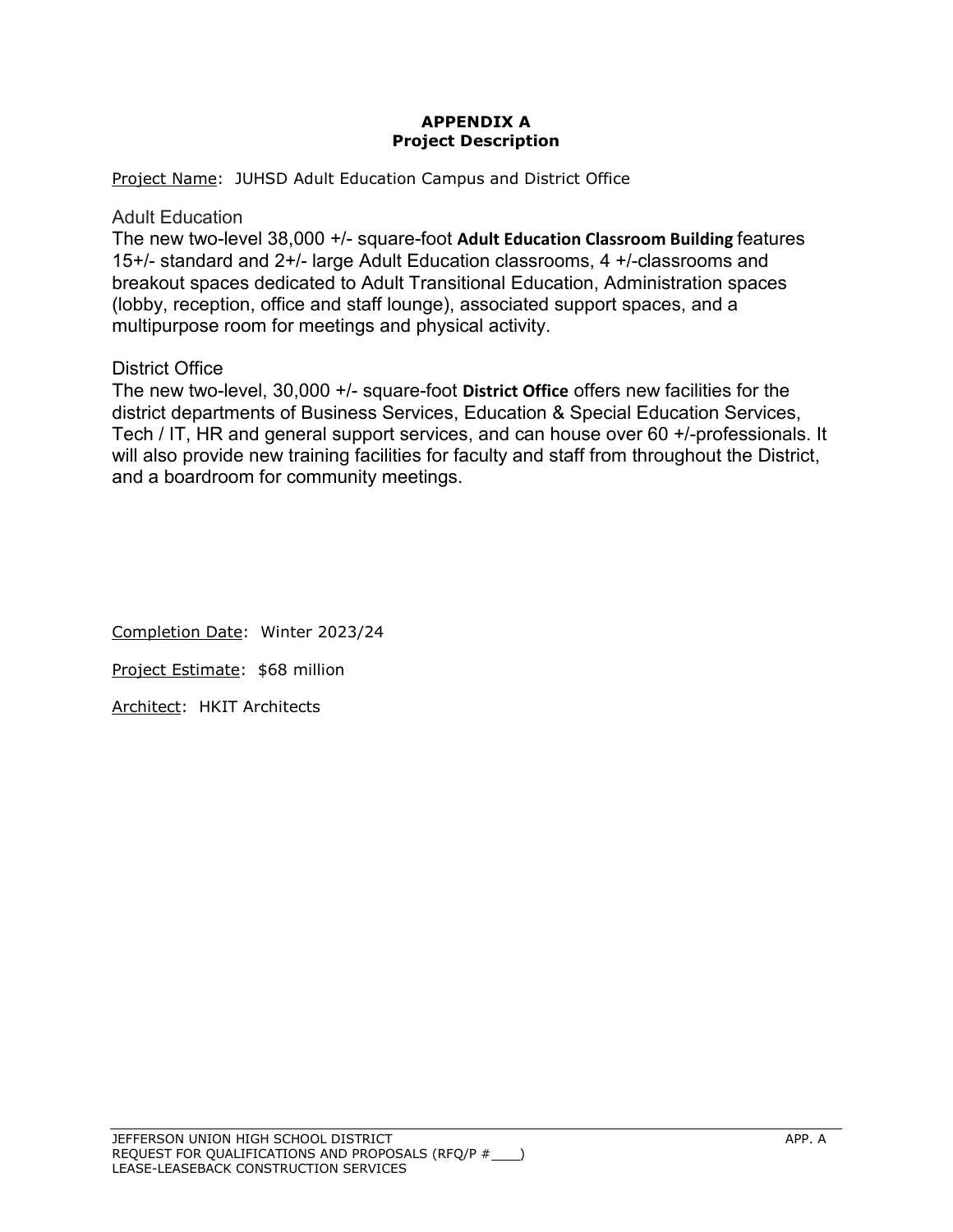#### **APPENDIX B Form of Agreement**

See Attached:

Site Lease Facilities Lease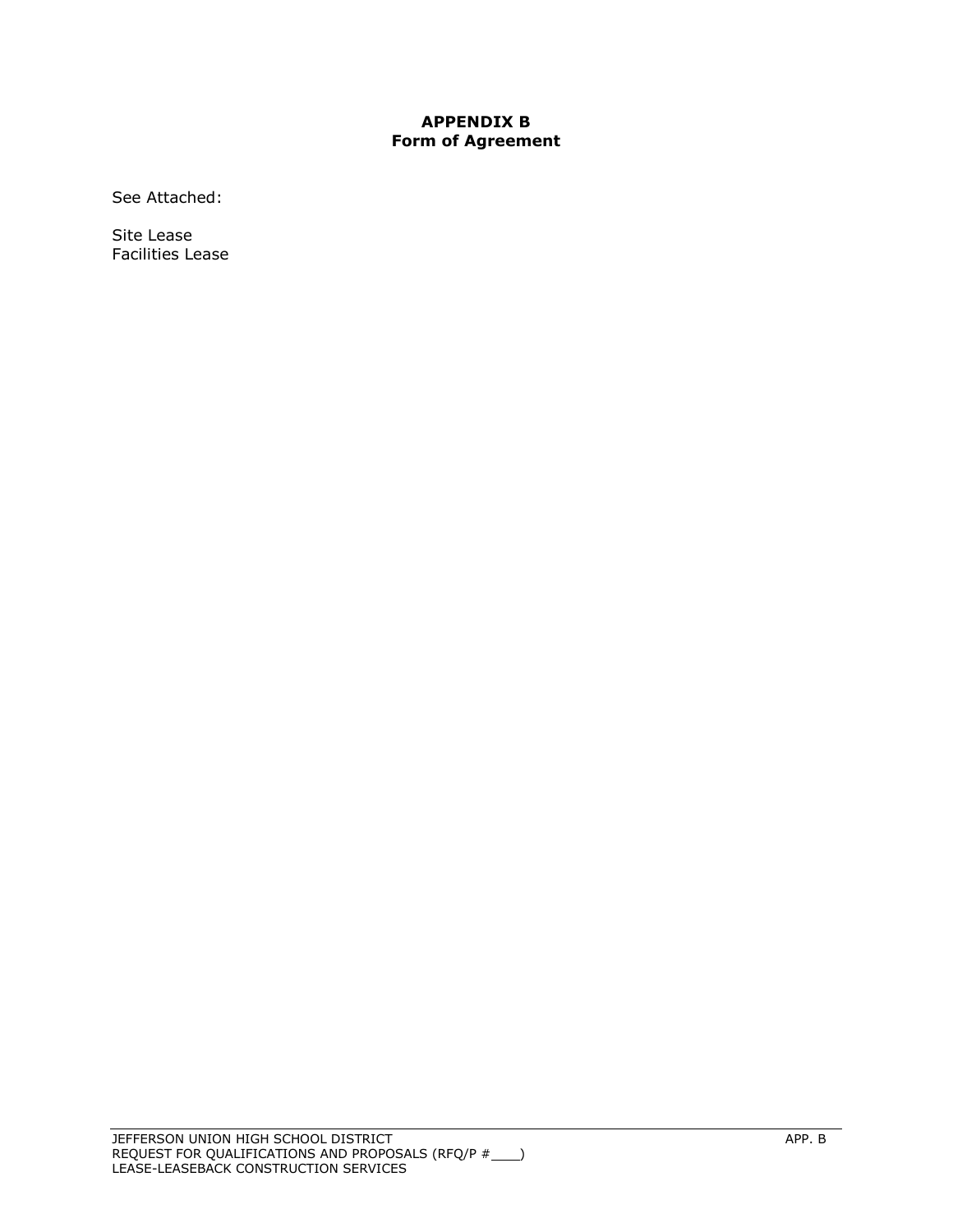#### **NON-COLLUSION DECLARATION (Public Contract Code Section 7106)**

The undersigned declares:

| I am the |        |                | the party making the foregoing |
|----------|--------|----------------|--------------------------------|
|          | Title1 | [Name of Firm] |                                |

bid/proposal.

The bid/proposal is not made in the interest of, or on behalf of, any undisclosed person, partnership, company, association, organization, or corporation. The bid/proposal is genuine and not collusive or sham. The bidder/proposer has not directly or indirectly induced or solicited any other bidder/proposer to put in a false or sham bid. The bidder/proposer has not directly or indirectly colluded, conspired, connived, or agreed with any bidder/proposer or anyone else to put in a sham bid/proposal, or to refrain from bidding/proposing. The bidder/proposer has not in any manner, directly or indirectly, sought by agreement, communication, or conference with anyone to fix the bid/proposal price of the bidder/proposer or any other bidder/proposer, or to fix any overhead, profit, or cost element of the bid/proposal price, or of that of any other bidder/proposer. All statements contained in the bid/proposal are true. The bidder/proposer has not, directly or indirectly, submitted his or her bid/proposal price or any breakdown thereof, or the contents thereof, or divulged information or data relative thereto, to any corporation, partnership, company, association, organization, bid depository, or to any member or agent thereof, to effectuate a collusive or sham bid/proposal, and has not paid, and will not pay, any person or entity for such purpose.

Any person executing this declaration on behalf of a bidder/proposer that is a corporation, partnership, joint venture, limited liability company, limited liability partnership, or any other entity, hereby represents that he or she has full power to execute, and does execute, this declaration on behalf of the bidder/proposer.

I declare under penalty of perjury under the laws of the State of California that the foregoing is true and correct and that this declaration is executed on \_\_\_\_\_\_\_\_\_\_\_\_\_\_\_\_\_\_\_\_

|         |        | [Date]          |
|---------|--------|-----------------|
| [State] |        |                 |
|         |        |                 |
|         |        |                 |
|         |        |                 |
|         |        |                 |
|         |        |                 |
|         | [City] | END OF DOCUMENT |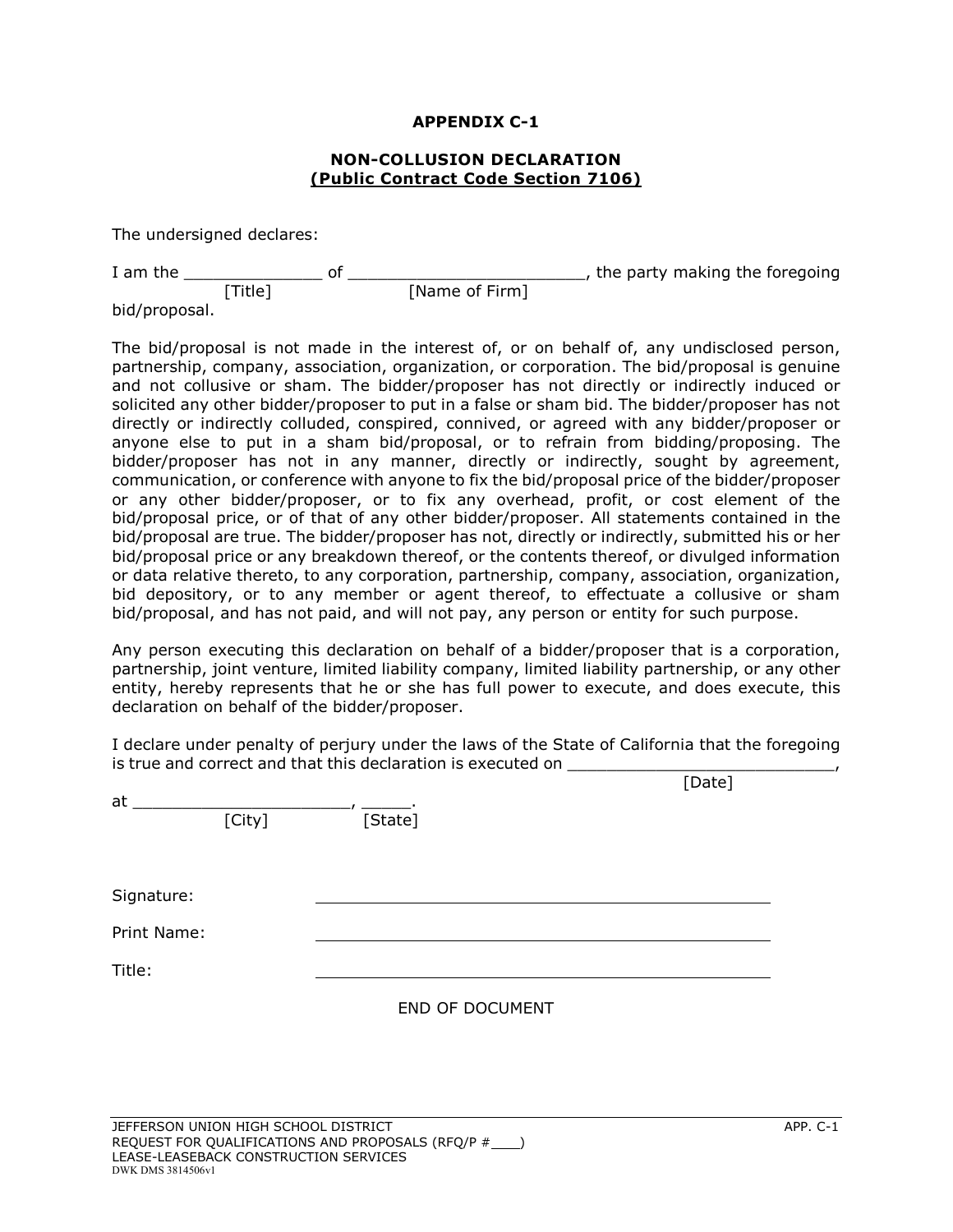#### **IRAN CONTRACTING ACT CERTIFICATION (Public Contract Code Sections 2202-2208)**

Prior to bidding on or submitting a proposal for a contract for goods or services of \$1,000,000 or more, the bidder/proposer must submit this certification pursuant to Public Contract Code section 2204.

The bidder/proposer must complete **ONLY ONE** of the following two options. To complete OPTION 1, check the corresponding box **and** complete the certification below. To complete OPTION 2, check the corresponding box, complete the certification below, and attach documentation demonstrating the exemption approval.

 $\Box$ **OPTION 1.** Bidder/Proposer is not on the current list of persons engaged in investment activities in Iran created by the California Department of General Services ("DGS") pursuant to Public Contract Code section 2203(b), and we are not a financial institution extending twenty million dollars (\$20,000,000) or more in credit to another person, for 45 days or more, if that other person will use the credit to provide goods or services in the energy sector in Iran and is identified on the current list of persons engaged in investment activities in Iran created by DGS.

 $\Box$ **OPTION 2.** Bidder/Proposer has received a written exemption from the certification requirement pursuant to Public Contract Code sections 2203(c) and (d). *A copy of the written documentation demonstrating the exemption approval is included with our bid/proposal.* 

### **CERTIFICATION:**

I, the official named below, CERTIFY UNDER PENALTY OF PERJURY, that I am duly authorized to legally bind the bidder/proposer to the OPTION selected above. This certification is made under the laws of the State of California.

| Vendor Name/Financial Institution (Printed) | Federal ID Number (or n/a) |
|---------------------------------------------|----------------------------|
| By (Authorized Signature)                   |                            |
| Printed Name and Title of Person Signing    | Date Executed              |

END OF DOCUMENT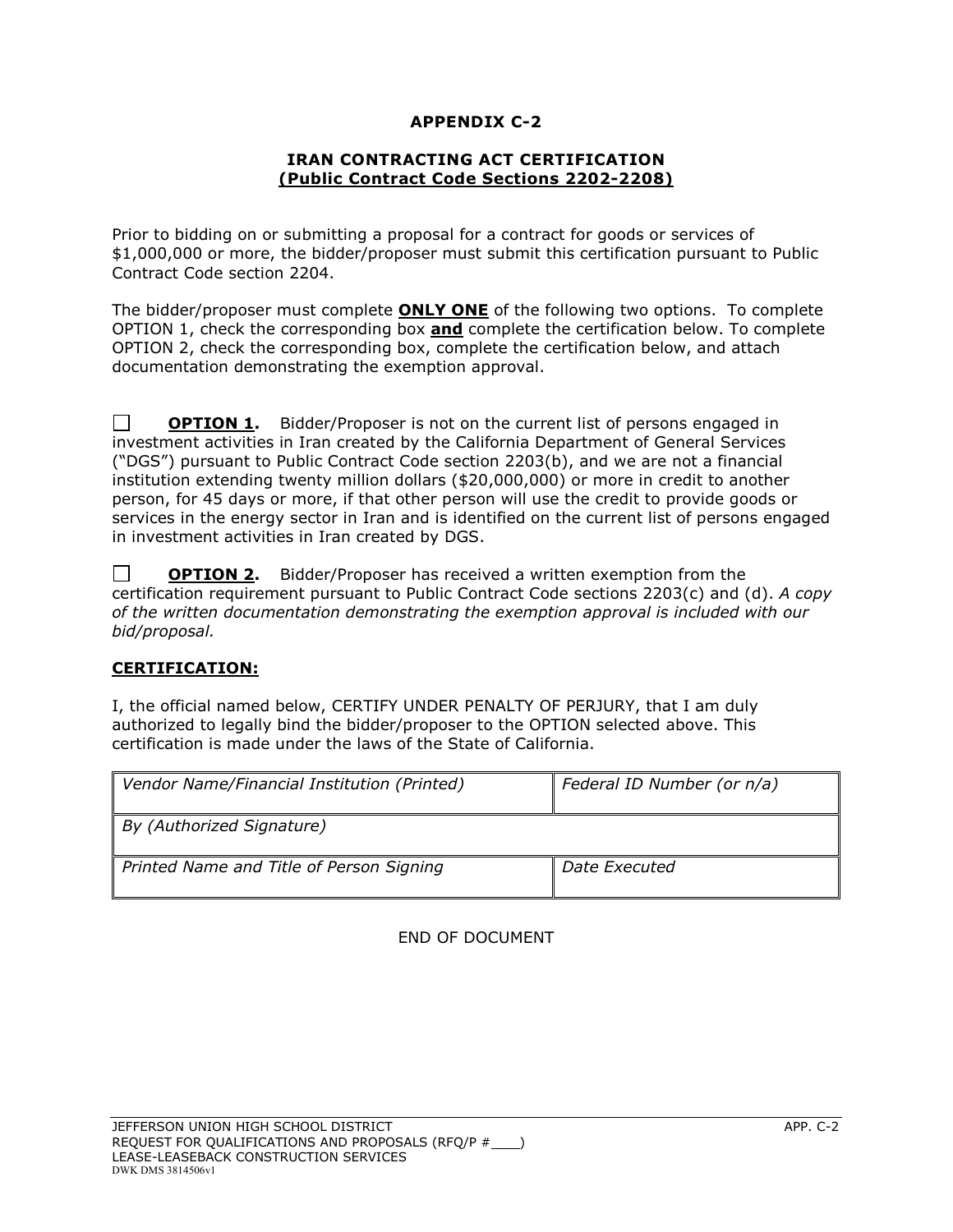#### **Allowable General Condition Costs Construction Phase Scope Detail**

| <b>Project (On Site Jobsite Staff)</b> |                                                | <b>Direct Cost</b><br>of the Work | General<br><b>Conditions</b> | <b>Overhead</b><br>and Profit | Paid by<br><b>District</b> |
|----------------------------------------|------------------------------------------------|-----------------------------------|------------------------------|-------------------------------|----------------------------|
| 1                                      | <b>Operations Manager</b>                      |                                   | x                            |                               |                            |
| $\overline{2}$                         | Project Manager                                |                                   | Χ                            |                               |                            |
| 3                                      | <b>Project Superintendent</b>                  |                                   | Χ                            |                               |                            |
| 4                                      | Project Engineer                               |                                   | Χ                            |                               |                            |
| 5                                      | Home Office Engineer                           |                                   | Χ                            |                               |                            |
| 6                                      | Scheduling Engineer                            |                                   | Χ                            |                               |                            |
| 7                                      | Field Engineer                                 |                                   | Χ                            |                               |                            |
| 8                                      | Draftsman/Detailer                             |                                   | Χ                            |                               |                            |
| 9                                      | <b>Record Drawings</b>                         |                                   | x                            |                               |                            |
| 10                                     | Field Accountant                               |                                   | Χ                            |                               |                            |
| 11                                     | Time Keeper/Checker                            |                                   | Χ                            |                               |                            |
| 12                                     | Secretarial/Clerk Typist                       |                                   |                              |                               |                            |
| 13                                     | <b>Independent Surveyor</b>                    |                                   |                              |                               |                            |
| 14                                     | Safety &. E.E.O. officer                       |                                   | x                            |                               |                            |
| 15                                     | Runner/Water Boy                               |                                   | Χ                            |                               |                            |
| 16                                     | <b>Vacation Time/Job Site Staff</b>            |                                   |                              |                               |                            |
| 17                                     | Sick Leave/Job Site Staff                      |                                   | Χ                            |                               |                            |
| 18                                     | Bonuses/Job Site Staff                         |                                   |                              | x                             |                            |
| 19                                     | <b>Quality Control Program</b>                 |                                   | x                            |                               |                            |
| 20                                     | Qualified SWPPP Practitioner (OSP)             | x                                 |                              |                               |                            |
| 21                                     | <b>SWPPP Creation, Approval, Notifications</b> | Χ                                 |                              |                               |                            |

| <b>Temporary Utilities</b> |                                                                              | <b>Direct Cost</b><br>of the Work | General<br><b>Conditions</b> | <b>Overhead</b><br>and Profit | Paid by<br><b>District</b> |
|----------------------------|------------------------------------------------------------------------------|-----------------------------------|------------------------------|-------------------------------|----------------------------|
|                            | <u>Telephone Installation</u>                                                |                                   |                              |                               |                            |
| $\mathcal{P}$              | <u>Telephone Monthly Charges</u>                                             |                                   |                              |                               |                            |
| 3                          | Elect Power Installation                                                     | Χ                                 |                              |                               |                            |
| $\overline{4}$             | Elect Power Distribution - Wiring/Spider<br>boxes/ Lighting for construction | Χ                                 |                              |                               |                            |
| 5.                         | <b>Elect Power Monthly Charges</b>                                           |                                   |                              |                               | x                          |
| 6                          | <b>Water Service for construction</b>                                        | x                                 |                              |                               |                            |
|                            | Heating & Cooling Costs for construction                                     |                                   |                              |                               |                            |
| 8                          | ight Bulbs & Misc. Supplies for construction                                 |                                   |                              |                               |                            |
| 9                          | Clean-Up-Periodical                                                          | χ                                 |                              |                               |                            |
| 10                         | Clean-Up-Final                                                               | Χ                                 |                              |                               |                            |
| 11                         | Dump Permits and Fees                                                        | Χ                                 |                              |                               |                            |
| 12                         | Recycling/Trash Dumpster Removal/Hauling                                     | χ                                 |                              |                               |                            |
| 13                         | Flagger/Traffic Control                                                      | Χ                                 |                              |                               |                            |
| 14                         | Dust Control                                                                 | χ                                 |                              |                               |                            |
| 15                         | Temporary Road and Maintenance if                                            |                                   |                              |                               |                            |
| 16                         | Trash Chute & Hopper (if applicable)                                         |                                   |                              |                               |                            |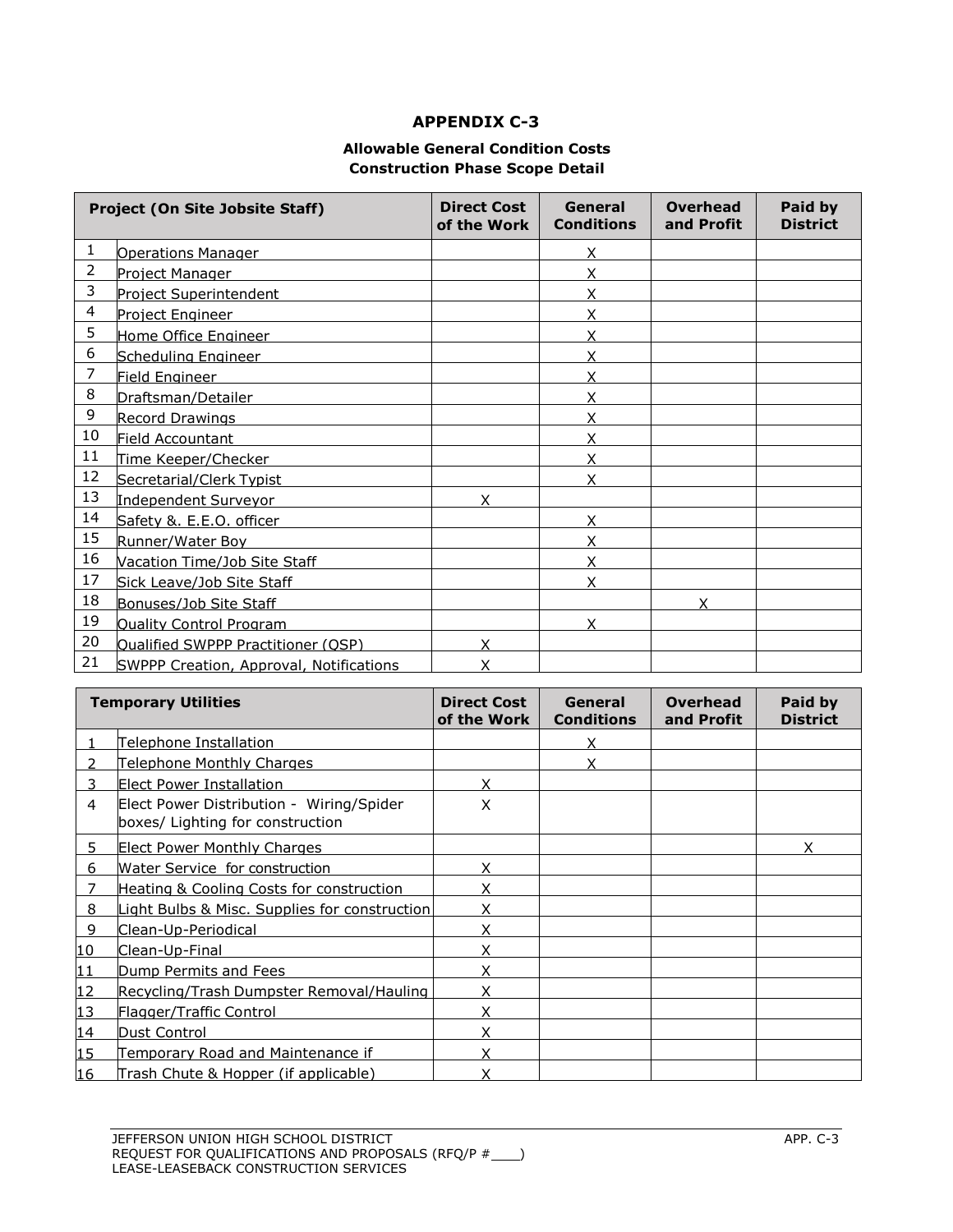|   | <b>Direct Job Costs</b>           | <b>Direct Cost</b><br>of the Work | General<br><b>Conditions</b> | Overhead<br>and Profit | Paid by<br><b>District</b> |
|---|-----------------------------------|-----------------------------------|------------------------------|------------------------|----------------------------|
|   | Wages of Construction Labor       | v                                 |                              |                        |                            |
| 2 | Labor/Fringe Benefits & Burden    |                                   |                              |                        |                            |
| 3 | <b>Subcontract Costs</b>          | v                                 |                              |                        |                            |
| 4 | Material & Equipment/Included     |                                   | Χ                            |                        |                            |
|   | a. Contractor Owned Equip, trucks |                                   |                              |                        |                            |
|   | b. Small Tools - Purchase         |                                   |                              |                        |                            |
|   | c. Small Tools - Rental           |                                   |                              |                        |                            |
|   | Warranty Work & Coordination      |                                   |                              |                        |                            |

|                | <b>Temporary Facilities</b>                                                                                                                               | <b>Direct Cost</b><br>of the Work | General<br><b>Conditions</b> | <b>Overhead</b><br>and Profit | Paid by<br><b>District</b> |
|----------------|-----------------------------------------------------------------------------------------------------------------------------------------------------------|-----------------------------------|------------------------------|-------------------------------|----------------------------|
| $\mathbf{1}$   | Office Trailer including shared office for<br>IOR & CM (office must include lockable<br>door, 2 desks, 2 chairs, 1 file cabinet,<br>and Wi-Fi connection) |                                   | X                            |                               |                            |
| $\overline{2}$ | Storage Trailer & Tool Shed Rental                                                                                                                        |                                   | X                            |                               |                            |
| 3              | Office Furniture/Equip/computers                                                                                                                          |                                   | X                            |                               |                            |
| 4              | Xerox Copies/Misc Printing                                                                                                                                |                                   | X                            |                               |                            |
| 5              | Postage/UPS/FedEx                                                                                                                                         |                                   | X.                           |                               |                            |
| 6              | Project Photographs                                                                                                                                       |                                   | X                            |                               |                            |
| $\overline{7}$ | <b>Temporary Toilets</b>                                                                                                                                  |                                   | X                            |                               |                            |
| 8              | Project Sign                                                                                                                                              |                                   | X.                           |                               |                            |
| 9              | <b>Temporary Fencing/Enclosures</b>                                                                                                                       |                                   | $\overline{\mathsf{x}}$      |                               |                            |
| 10             | Covered Walkways if required                                                                                                                              | X                                 |                              |                               |                            |
| 11             | <b>Barricades</b>                                                                                                                                         | $\mathsf{X}$                      |                              |                               |                            |
| 12             | <b>Temporary Stairs</b>                                                                                                                                   | $\mathsf{X}$                      |                              |                               |                            |
| 13             | <b>Opening Protection</b>                                                                                                                                 | $\mathsf{X}$                      |                              |                               |                            |
| 14             | Safety Railing & Nets                                                                                                                                     | X                                 |                              |                               |                            |
| 15             | Drinking Water/Cooler/Cup                                                                                                                                 |                                   | X                            |                               |                            |
| 16             | Safety/First Aid Supplies                                                                                                                                 |                                   | X                            |                               |                            |
| 17             | Fire Fighting Equipment                                                                                                                                   |                                   | X                            |                               |                            |
| 18             | <b>Security Guards</b>                                                                                                                                    |                                   | $\overline{\mathsf{X}}$      |                               |                            |
| 19             | <b>Watchman Service</b>                                                                                                                                   |                                   | X                            |                               |                            |
| 20             | Phone/fax lines, cell phones, WiFi                                                                                                                        |                                   | X                            |                               |                            |
| 21             | Temporary "Swing space" portables to<br>house teachers and students as required<br>for phasing                                                            |                                   |                              |                               | X                          |
| 22             | Utility connections and civil work needed<br>for temporary "swing space" portables as<br>required for phasing                                             | X                                 |                              |                               |                            |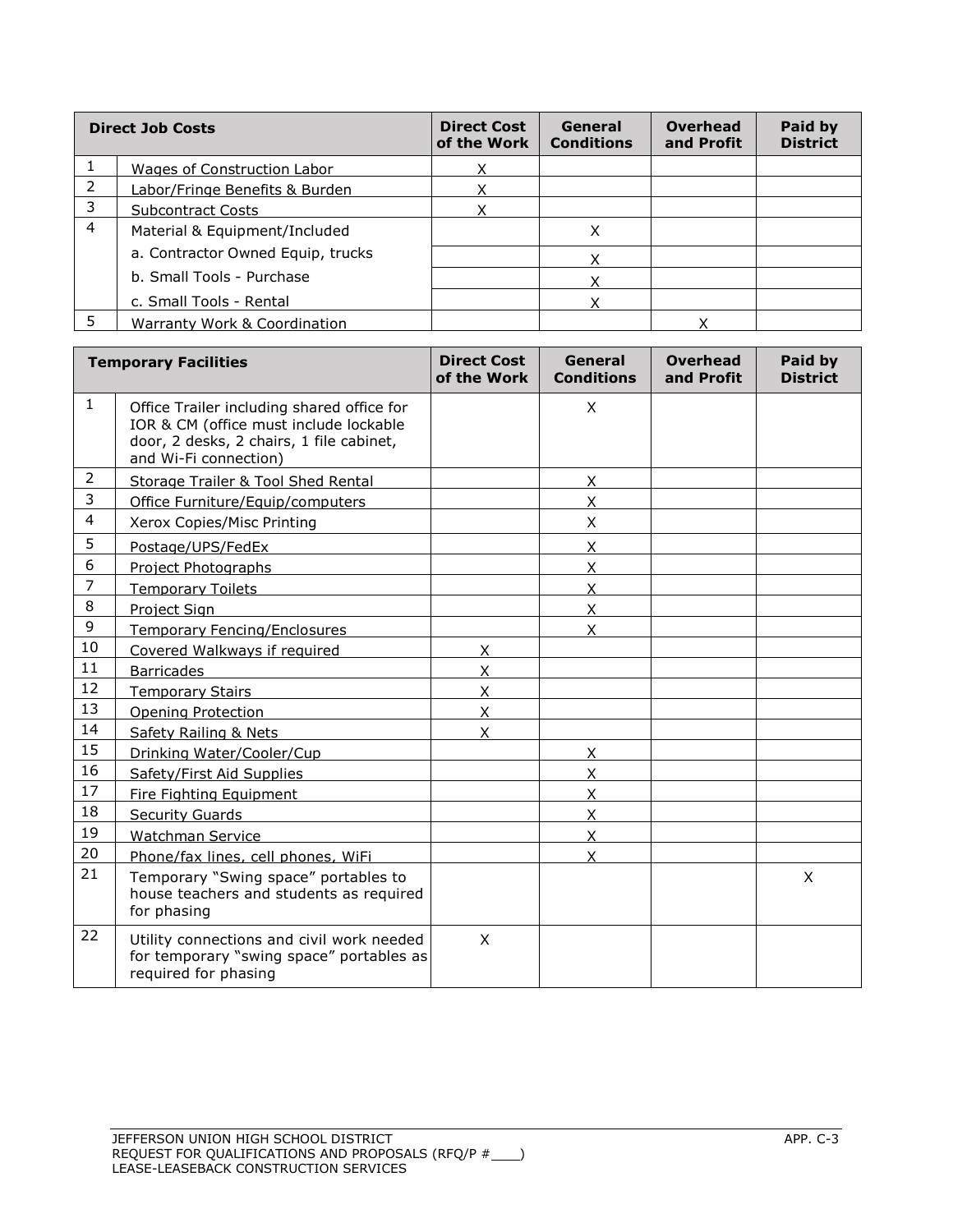|                | <b>Miscellaneous Project Costs</b>        | <b>Direct Cost</b><br>of the Work | General<br><b>Conditions</b> | <b>Overhead</b><br>and Profit | Paid by<br><b>District</b> |
|----------------|-------------------------------------------|-----------------------------------|------------------------------|-------------------------------|----------------------------|
| 1              | Performance and Payment Bonds             |                                   |                              |                               |                            |
| $\overline{2}$ | Developer-provided insurance              |                                   |                              |                               |                            |
| 3              | Printing - Drwgs & Specs (Max of 15 sets) |                                   |                              |                               |                            |
| $\overline{4}$ | <b>Initial Soils Investigation</b>        |                                   |                              |                               |                            |
| 5              | Testing and Inspection                    |                                   |                              |                               |                            |
| 6              | Maintenance After Occupancy               |                                   |                              |                               |                            |
| 7              | <b>Facility Operator/Training</b>         |                                   |                              |                               |                            |
| 8              | Fees                                      |                                   |                              |                               |                            |

|                | <b>Hoisting</b>                     | <b>Direct Cost</b><br>of the Work | General<br><b>Conditions</b> | <b>Overhead</b><br>and Profit | Paid by<br><b>District</b> |
|----------------|-------------------------------------|-----------------------------------|------------------------------|-------------------------------|----------------------------|
|                | <b>Hoist &amp; Tower Rental</b>     | Χ                                 |                              |                               |                            |
| 2              | <b>Hoist Landing &amp; Fronts</b>   | X                                 |                              |                               |                            |
| 3              | <b>Hoist Operator</b>               | X                                 |                              |                               |                            |
| 4              | <b>Hoist Safety Inspections</b>     | X                                 |                              |                               |                            |
| 5              | <b>Hoist Material Skips/Hoppers</b> | X                                 |                              |                               |                            |
| 6              | <b>Erect &amp; Dismantle Hoists</b> | X                                 |                              |                               |                            |
| 7              | <b>Crane Rental</b>                 | χ                                 |                              |                               |                            |
| 8              | <b>Crane Operators</b>              | χ                                 |                              |                               |                            |
| $\overline{9}$ | <b>Crane Safety Inspections</b>     | χ                                 |                              |                               |                            |
| 10             | <b>Erect &amp; Dismantle Crane</b>  | Χ                                 |                              |                               |                            |
| 11             | Fuel, Repairs, Maintenance          | Χ                                 |                              |                               |                            |
| 12             | Crane Raising/Jumping Costs         | Χ                                 |                              |                               |                            |
| 13             | <b>Safety Inspections</b>           | χ                                 |                              |                               |                            |
| 14             | <b>Forklift Rental</b>              | χ                                 |                              |                               |                            |
| 15             | Forklift Operator                   | Χ                                 |                              |                               |                            |
| 16             | <b>Forklift Safety Inspections</b>  | X                                 |                              |                               |                            |
| 17             | Fuel, Repairs, Maintenance          | x                                 |                              |                               |                            |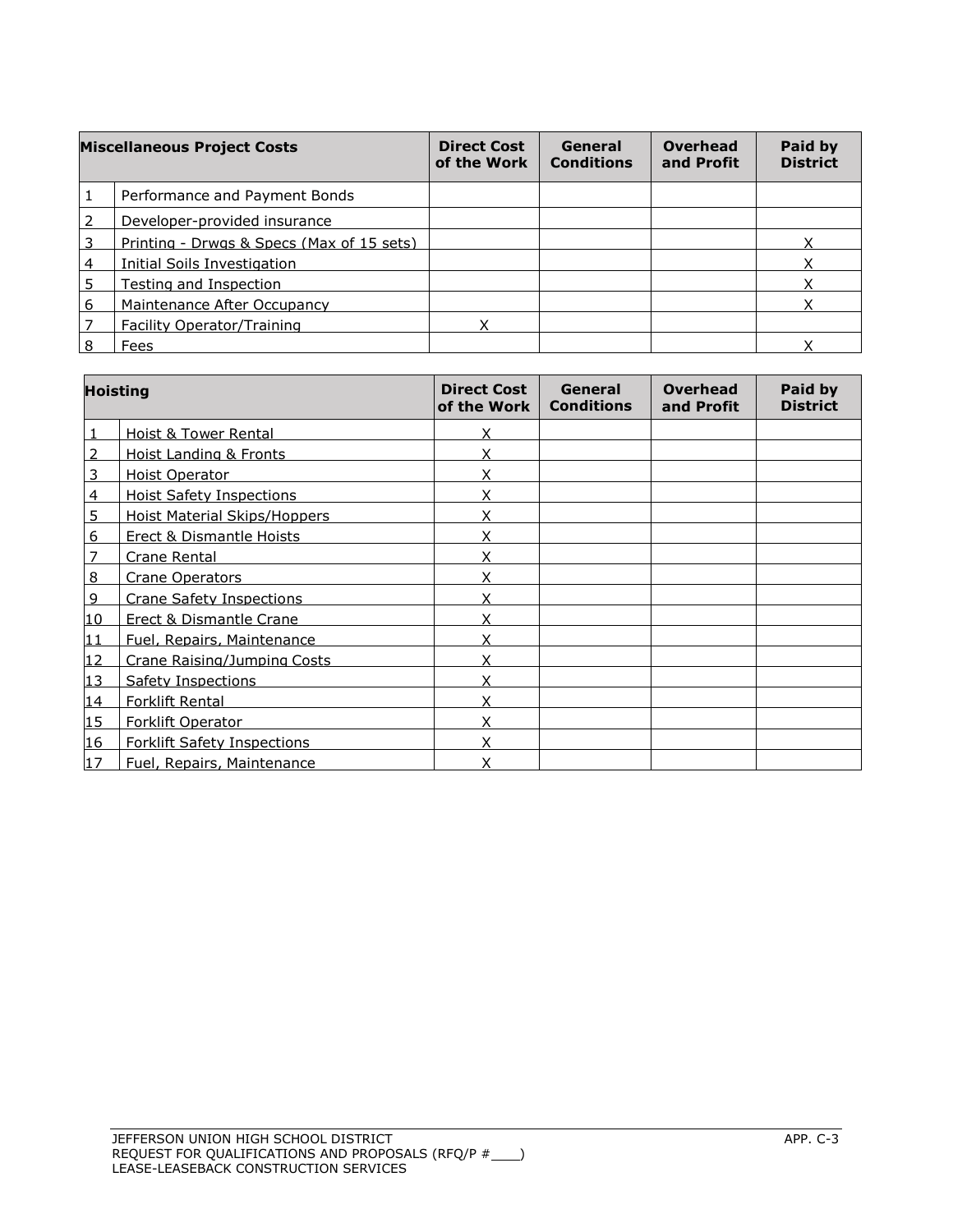| <b>Contractor's Main Office Staff</b>                            |                                       | <b>Direct Cost</b><br>of the Work | General<br><b>Conditions</b> | Overhead<br>and Profit | Paid by<br><b>District</b> |
|------------------------------------------------------------------|---------------------------------------|-----------------------------------|------------------------------|------------------------|----------------------------|
| 1                                                                | <b>Corporate Executives</b>           |                                   |                              | X                      |                            |
| 2                                                                | Principal in Charge                   |                                   |                              |                        |                            |
| 3                                                                | <b>Estimating Cost Engineering</b>    |                                   |                              |                        |                            |
| 4                                                                | <b>Value Engineering</b>              |                                   |                              | x                      |                            |
| 5                                                                | Scheduling                            |                                   |                              |                        |                            |
| 6                                                                | Drafting and Detailing                |                                   |                              | χ                      |                            |
| 7                                                                | <b>Purchasing &amp; Contracts</b>     |                                   |                              | X                      |                            |
| 8                                                                | Accounting & Bookkeeping              |                                   |                              | x                      |                            |
| 9                                                                | Safety & E.E.O Officer                |                                   |                              | X                      |                            |
| 10                                                               | Secretarial                           |                                   |                              |                        |                            |
| $11\,$                                                           | Clerk/Typist                          |                                   |                              | x                      |                            |
| 12                                                               | Computer/Data Processing              |                                   |                              |                        |                            |
| 13                                                               | Legal (General Services/Pertaining to |                                   |                              | x                      |                            |
| $14\,$                                                           | Travel & Subsistence                  |                                   |                              | Χ                      |                            |
| 15                                                               | Fringe Benefits & Burden              |                                   |                              | x                      |                            |
| 16                                                               | <b>Vacation Time/Main Office</b>      |                                   |                              | X                      |                            |
| 17                                                               | <b>Bonuses/Main Office</b>            |                                   |                              | X                      |                            |
| <b>General Conditions Total Cost transfer</b><br>to Fee Proposal |                                       |                                   | \$                           |                        |                            |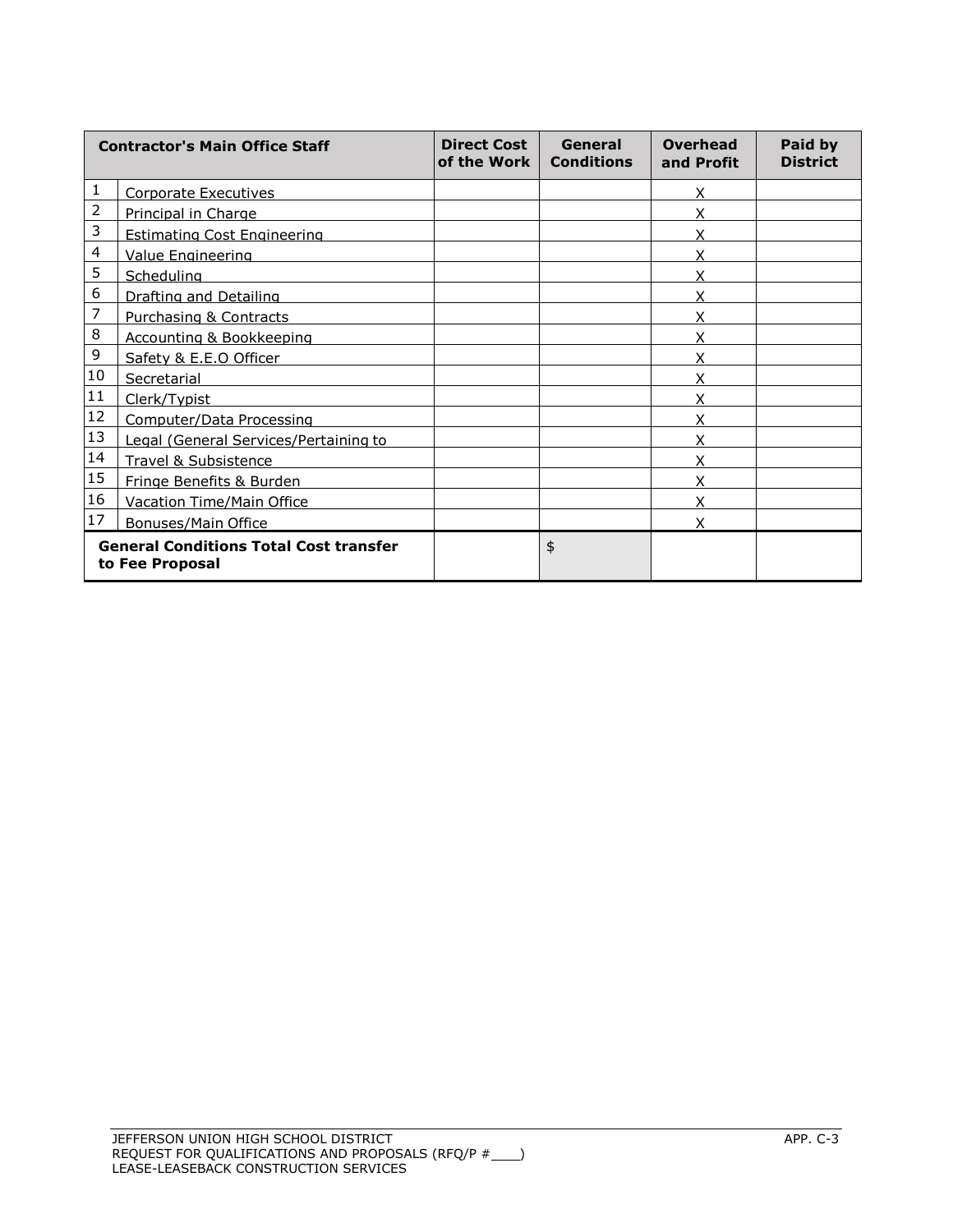#### **FEDERAL DEBARMENT CERTIFICATION**

1. Bidder certifies to the best of its knowledge and belief, that it and its principals:

a. Are not presently debarred, suspended, proposed for debarment, declared ineligible, or voluntarily excluded by any Federal department or Board;

b. Have not within a three-year period preceding this bid been convicted of or had a civil judgment rendered against them for commission of fraud or a criminal offense in connection with obtaining, attempting to obtain, or performing a public (Federal, State or local) transaction or contract under a public transaction; violation of Federal or State antitrust statutes or commission of embezzlement, theft, forgery, bribery, falsification or destruction of records, making false statements, or receiving stolen property;

c. Are not presently indicted for or otherwise criminally or civilly charged by a governmental entity (Federal, State or local) with commission of any of the offenses enumerated in paragraph (1)(b) of this certification; and

d. Have not within a three-year period preceding this application/proposal had one or more public transactions (Federal, State or local) terminated for cause or default.

2. Where Bidder is unable to certify to any of the statements in this certification, Bidder shall attach an explanation to this certification.

3. Bidder agrees to include the following certification in all subcontracts, for all lower tiers:

*"Debarment and Suspension Certification – By submission of its proposal, the contractor (or vendor, or consultant, depending on the transaction) certifies to the best of its knowledge and belief that it and its principals are not presently debarred, suspended, proposed for debarment, declared ineligible, or voluntarily excluded from covered transactions by any Federal department or agency in accordance with 2 CFR 200.213 and 2 CFR 180."*

| Date:              |  |
|--------------------|--|
| Name of Developer: |  |
| Signature:         |  |
| Print Name:        |  |
| Title:             |  |

#### **APPENDIX C-5**

Proposals must conform to the format provided below. Proposals should be based on the estimated project cost in **APPENDIX A** to this RFQ/P. *Attach additional sheets with detail/backup as needed*.

Proposing Firm Name: \_\_\_\_\_\_\_\_\_\_\_\_\_\_\_\_\_\_\_\_\_\_\_\_\_\_\_\_\_\_\_\_\_\_\_\_\_\_\_\_\_\_\_\_\_\_\_\_\_\_\_\_\_\_